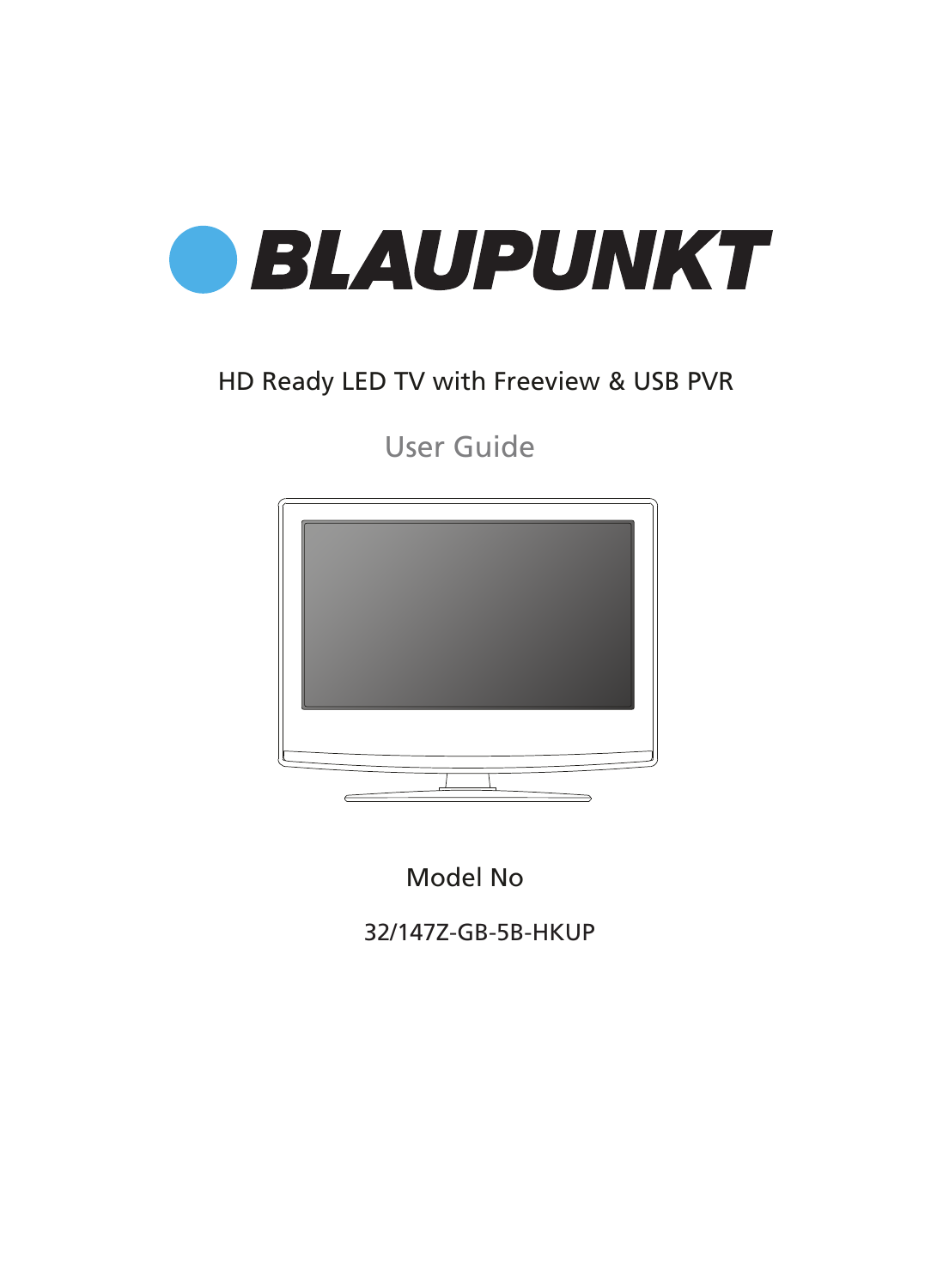# **IMPORTANT SAFETY INSTRUCTIONS**



Please read these instructions. All the safety and operating instructions should be read before the appliance is operated.

#### Warnings

- To reduce the risk of fire, electric shock or damage to the television, do not expose it to dust, rain or moisture, or place any objects filled with liquids on or near the television.
- Do not place the television in a confined space. Ensure that nothing can obstruct the ventilation openings at the rear of the television.

To prevent spread of fire, keep candles or other open flames away from this product at all times



• Dispose of this television and any components including batteries in an environmentally friendly manner. If in doubt, please contact your local authority for details of recycling.

#### Safety

- For your safety, this appliance is supplied with a fused moulded 3 pin mains plug. Should the fuse need to be replaced, ensure that any replacement is of the same amperage and approved with the BSI mark.
- Never try and replace the mains plug unless you have adequate qualifications and are legally authorised to do so. In the event that a replacement Mains cable is required, contact the manufacturer for a suitable replacement.
- Never use the television if it is damaged in any way.
- Always place the television on a flat level surface avoiding anywhere which may be subject to strong vibration.
- Ensure the television is not placed on top of the power cable as the weight of the television may damage the cable and cause a safety hazard.
- Never place mobile phones, speakers or any other device which may cause magnetic or radio interference, near the television. If interference is apparent, move the device causing the interference away from the television.
- To disconnect the apparatus from the mains, please use the mains plug located on the underside/rear of the TV. The mains plug shall remain readily operable.
- When installing on a wall, ensure the TV is at least 5cm from the wall for ventilation.
- Ensure that the mains plug supplied with the unit is always easily accessible.

WARNING: Excessive noise when using earphones and headphones can cause loss of hearing.

#### Maintenance

- To clean this unit, wipe with a soft, dry cloth. If the surfaces are extremely dirty, use a soft cloth dipped in a soap and water solution or a weak detergent solution.
- Never use alcohol, paint thinner or benzene to clean this unit.
- Before using a chemically treated cloth, read the instructions that came with the cloth carefully.

**CAUTION:** If water or other liquid enters the television through the display panel surface, a malfunction may occur.



#### Packaging

- The safest way to transport your item is in the original box/packaging - please save your packaging for this.
- You will need original box/packaging in the event of warranty/service repair or support. We are unable to carry out warranty/service if you are unable to package the item correctly.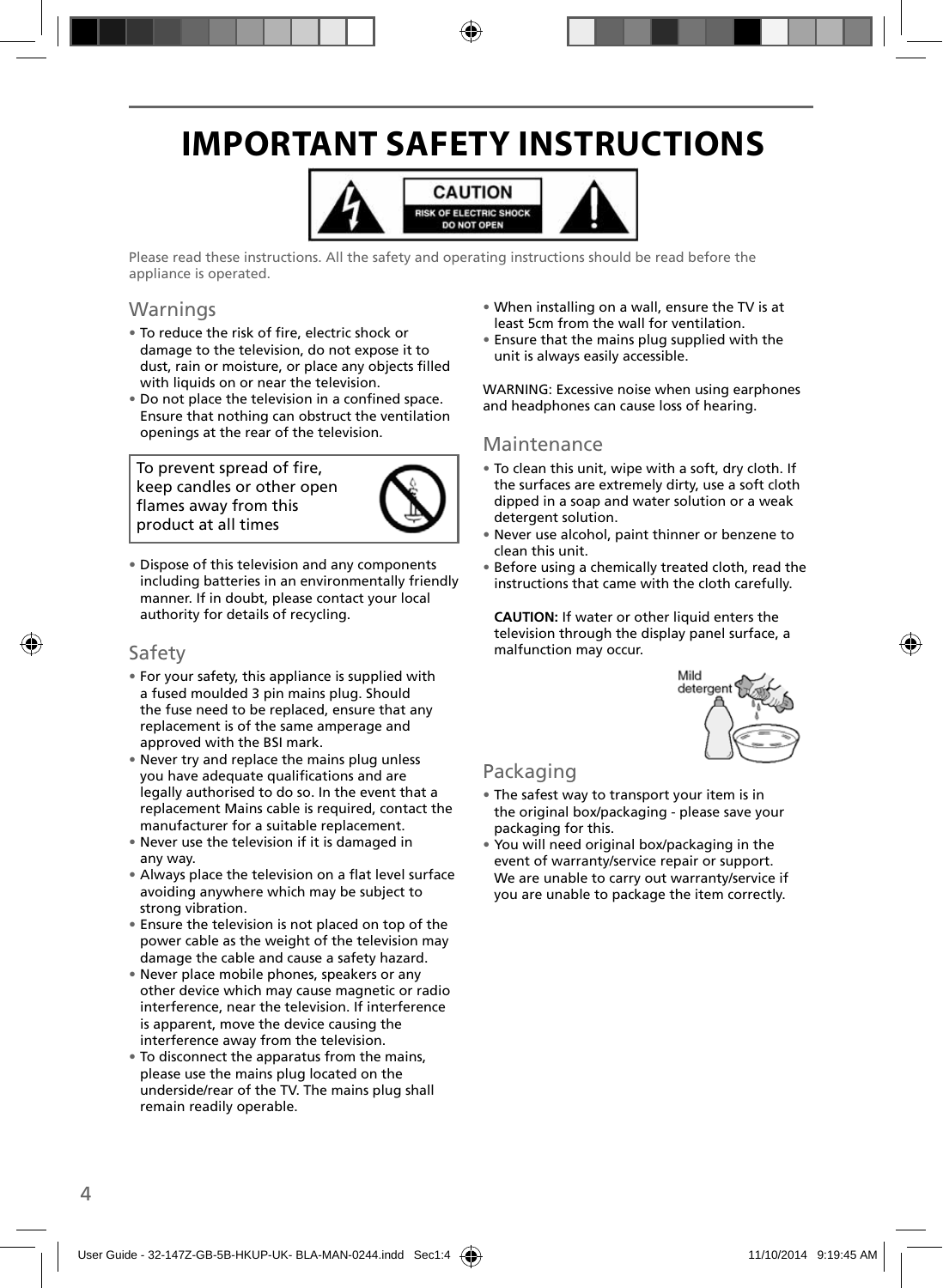# **IMPORTANT SAFETY INSTRUCTIONS**



Please read these instructions. All the safety and operating instructions should be read before the appliance is operated.

Important Information Regarding Use of Video Games, Computers, Captions or Other Fixed Image Displays

The extended use of fixed image program material can cause a permanent "shadow image" on the LCD/LED panel.

This background image is viewable on normal programs in the form of a stationary fixed image. This type of irreversible LCD/LED panel deterioration can be limited by observing the following steps:

- 1. Reduce the brightness/contrast setting to a minimum viewing level.
- 2. Do not display the fixed image for extended periods of time.
- 3. Turn the power off when not in actual use.

Examples of images that you need to watch out for are as follows (this is not an exhaustive list):

- TV Channel Logos: e.g. Shopping channel logos and pricing displays-especially if they are bright and stationary. Moving or low-contrast graphics are less likely to cause ageing of the screen.
- Time Displays
- Teletext: Do not view a stationary page for a long period of time
- TV/DVD Menus: e.g. Listings of DVD disc content
- Pause Mode: Do not leave the TV in pause mode for long periods of time, e.g. When watching DVDs or videos.

**Important** - Once 'shadow image/screen burn' occurs, it will never disappear and is not repairable under warranty.

How do I dispose of this product?

UK: Waste electrical products should not be disposed of with household waste. Separate disposal facilities exist. For your nearest facilities, please see www.recycle-more.co.uk or in store for details.

ROI: Waste electrical products should not be disposed of with household waste. Separate disposal facilities exist. Check with your Local Authority or retailer for recycling advice.

#### **Batteries**

- Do not expose batteries to high temperatures, excessive heat, prolonged sunshine or fire as this may cause leakage, explosion or ignition.
- Observe the correct polarity when inserting batteries.
- Do not use different types of batteries together or mix old and new batteries.
- Dispose of batteries in an environmentally friendly way.
- Certain regions may regulate the disposal of batteries. Please consult your local authority.



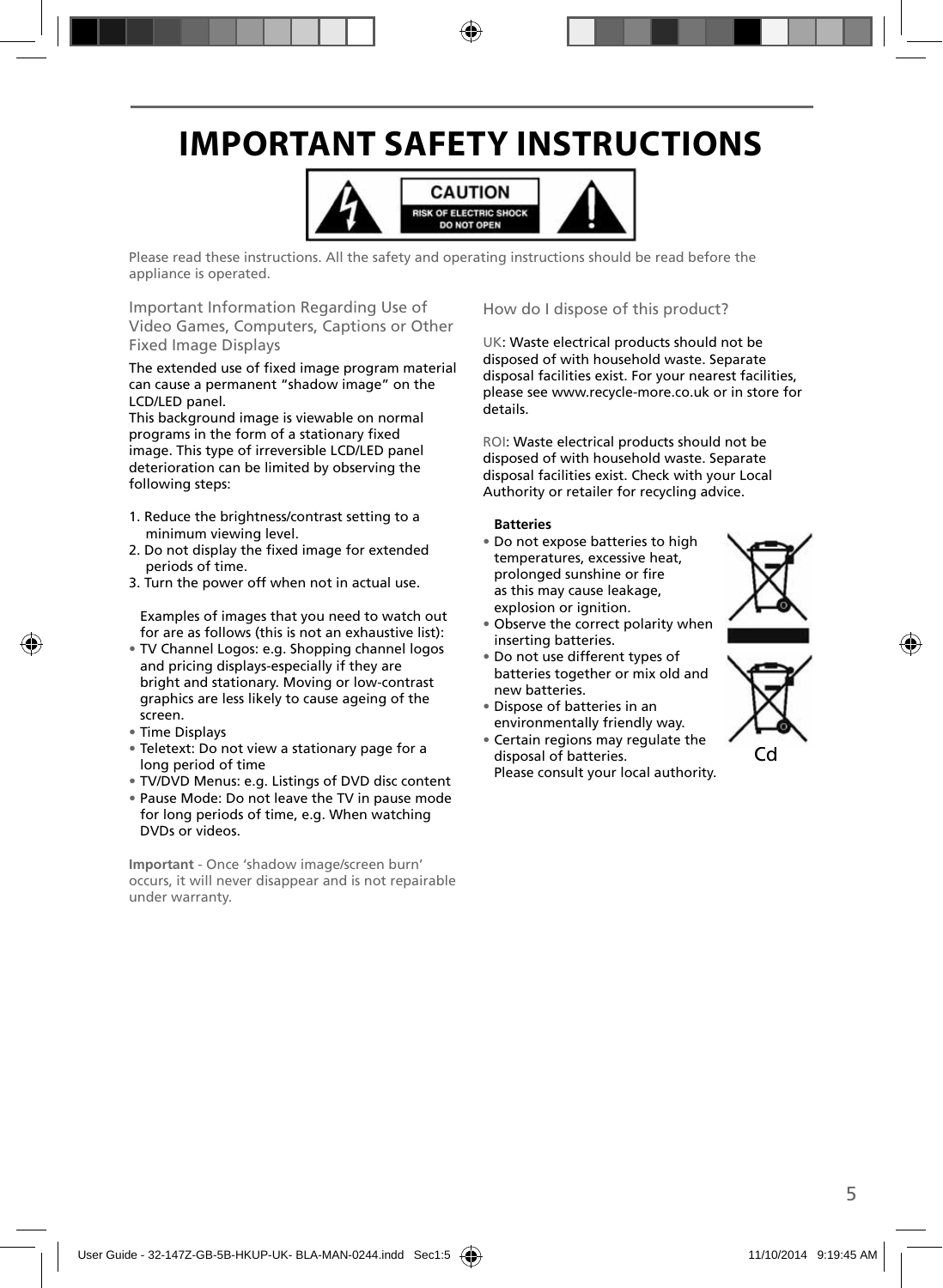# **CONTENTS**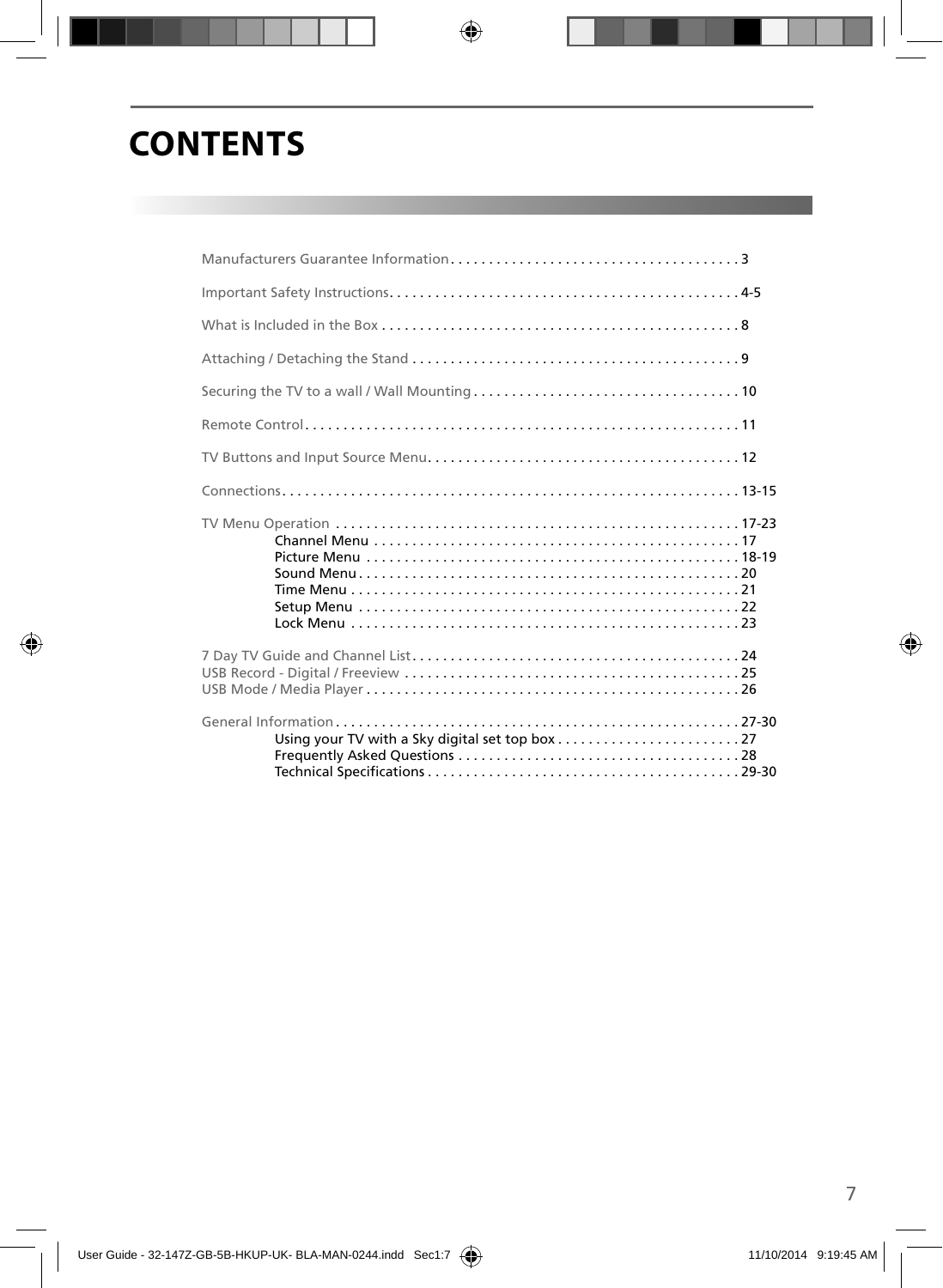# **WHAT IS INCLUDED IN THE BOX**

#### Accessories

Included with this TV are the following accessories

#### 1 x User Guide



#### 1 x Quick Start Guide

Quick Start Guide

#### 1 x TV



1 x RF Cable



1 x Remote Control



#### 2 x AAA Batteries



1 x Mini Composite / AV



1 x Mini Component / YPbPr



1 x Stand Installation Pack (Includes stand base, stand neck & screws)



Please save your packaging as you will need this in the event of warranty/service repair or support. We are unable to carry out warranty/service if you are unable to package it correctly. The safest way to package your item in the event of warranty/service repair is in it's original box/packaging.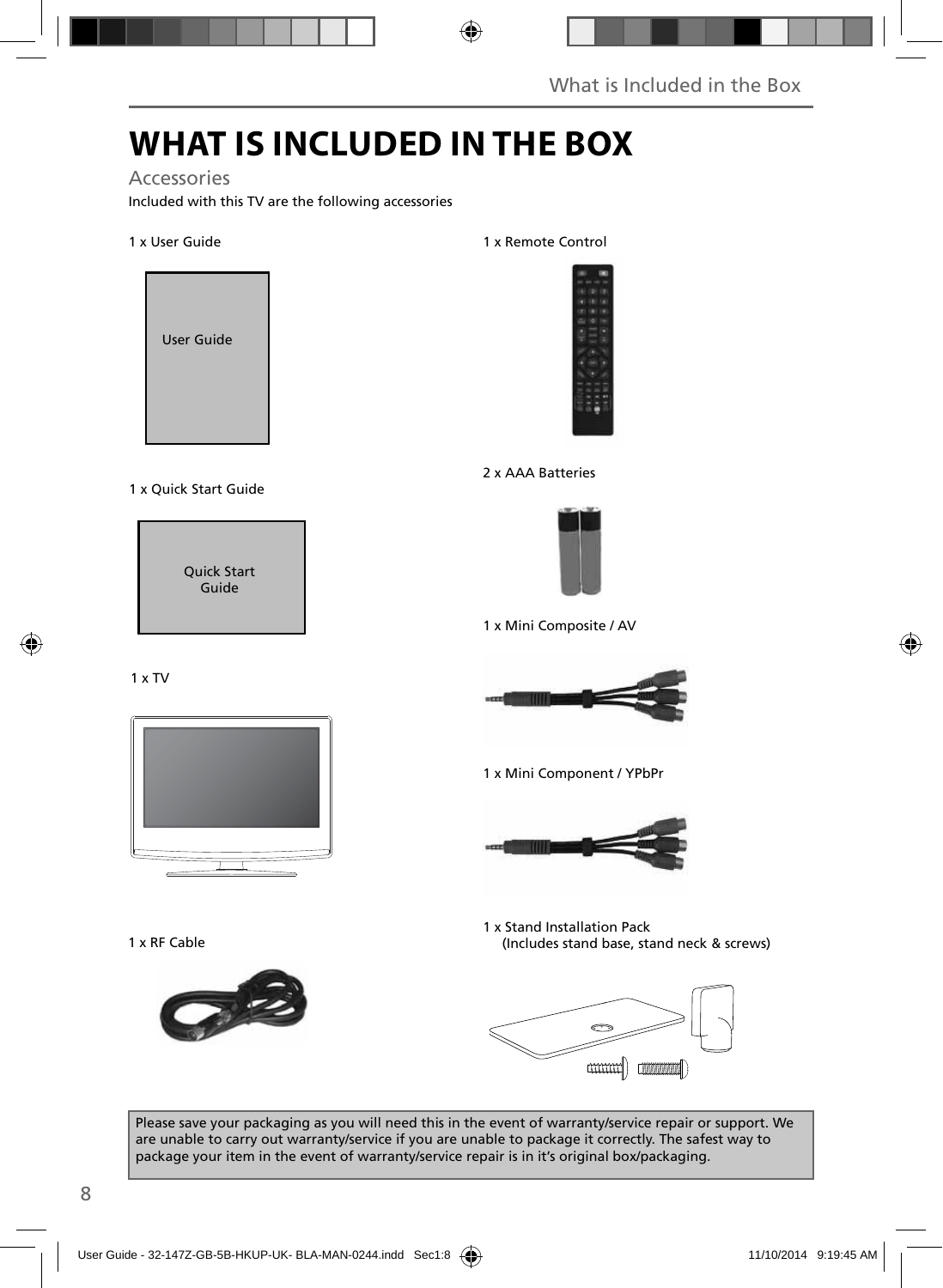# **ATTACHING/DETACHING THE STAND**

## Attaching the stand

To complete the stand installation you will require a cross head screw driver

There are two types of screws provided as shown below.



Used for attaching the stand neck to the TV (fig.1)



Used for attaching the stand base to the stand neck (fig.3)



(fig.1) Attach the stand neck to the rear of the TV set using the 4 x M(4x12) screws provided.

4 x ST (4x20)

mm



(fig.2) Peel off the protective plastic cover then attach the stand base to the stand neck.



a) Ensure the cross head screw driver tip fits correctly into the head of the screw and that it is not too big or small.

**b)** Screw in all screws individually and partially before tightening all of the screws fully.

**c)** If they become very tight try loosening them slightly and then re-tightening them once again as this will continue the process of creating the thread for the screws.

(fig.3) Secure the base to the neck by using the 4 x ST(4x20) screws provided.

### Detaching the stand

3

Remove the screws highlighted then remove the stand base and neck from the rear of the TV set.

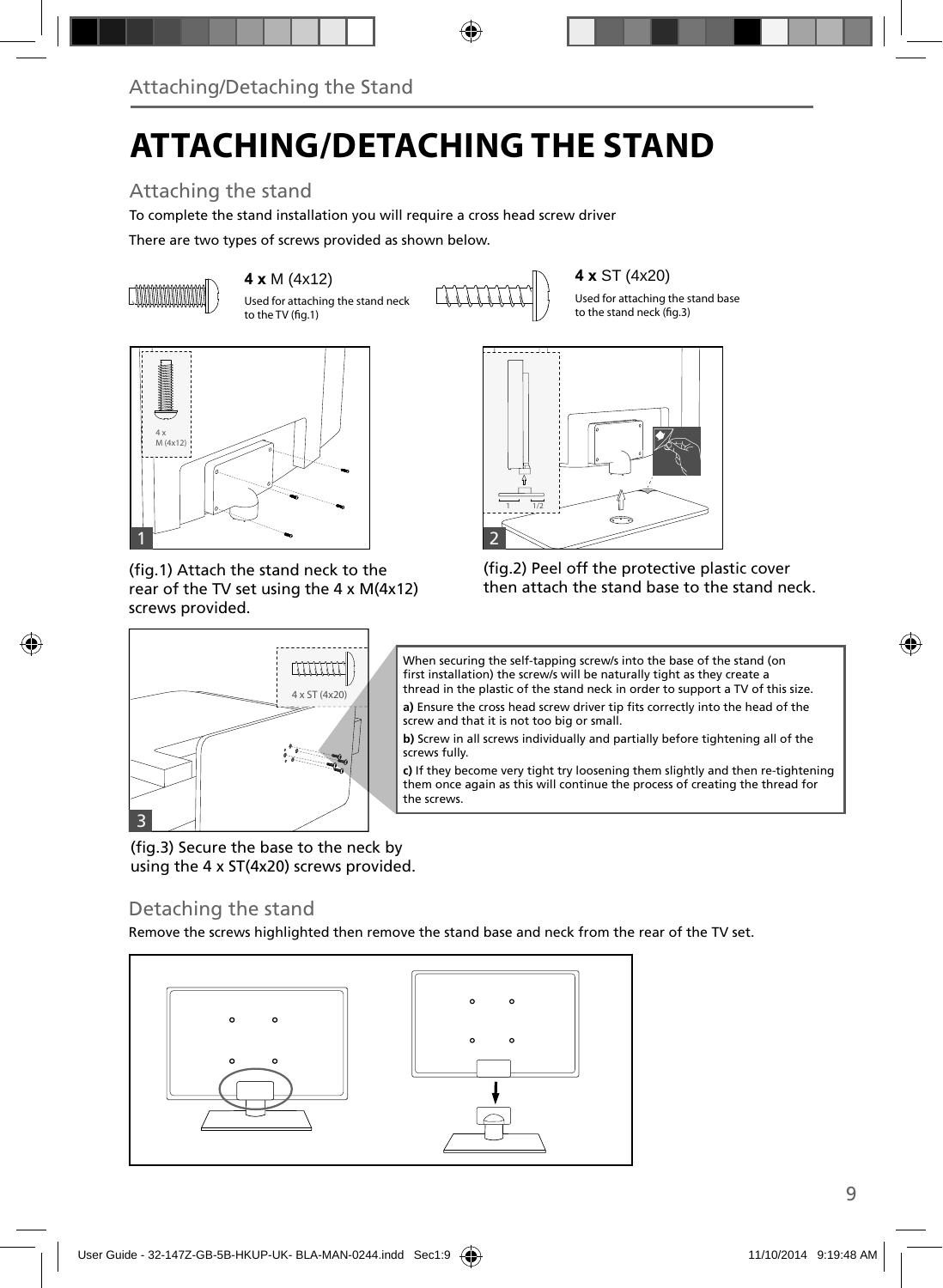# **SECURING THE TV TO A WALL**

### Securing the TV to a Wall

For maximum security in the home when using a TV with its stand anti-tip straps should be fitted. These are available from supermarket websites and other websites and are an easy, inexpensive and effective way of ensuring your TV stays safely upright. Straps are designed to be attached to the rear of the TV and then tethered to the wall or the furniture the TV is stood on.

#### Note - Please ensure that children do not climb on the TV set.

**A)** Using one or both of the top wall-mounting holes and screws (the screws are already supplied in the wall mounting holes) fasten one end of the fastening cord/s to the TV.



**B)** Secure the other end of the fastening cord/s to your wall. (you will need screws/fi xings suitable for your wall type - available separately from most DIY stores).



The Royal Society for the Prevention of Accidents is urging people to take care with flat-screen televisions. RoSPA stated in 2010 that "Toddlers are particularly at risk of pulling flat-screen televisions on to themselves. They are unsteady on their feet and are attracted by colourful television images."

The risk is increased as televisions become lighter.

#### Wall Mounting

IMPORTANT - Before drilling any holes in the wall ensure you are not drilling where there could be any electrical wires, water or gas pipes.



1) Remove the four screws highlighted that are supplied in the wall mounting holes.

2) The wall mount can now be easily attached to the mounting holes on the rear of the TV.

For VESA wall mounting information please refer to the Technical Specification page.

For optimum viewing, if wall mounting the TV higher than eye level, the TV should be tilted downwards so that the TV's screen is 'face on'. See fig 1 and 2.



Important – If wall mounting this TV, only use the screws already provided in the wall mounting holes. Using other screws which are longer could cause irreparable damage to internal parts.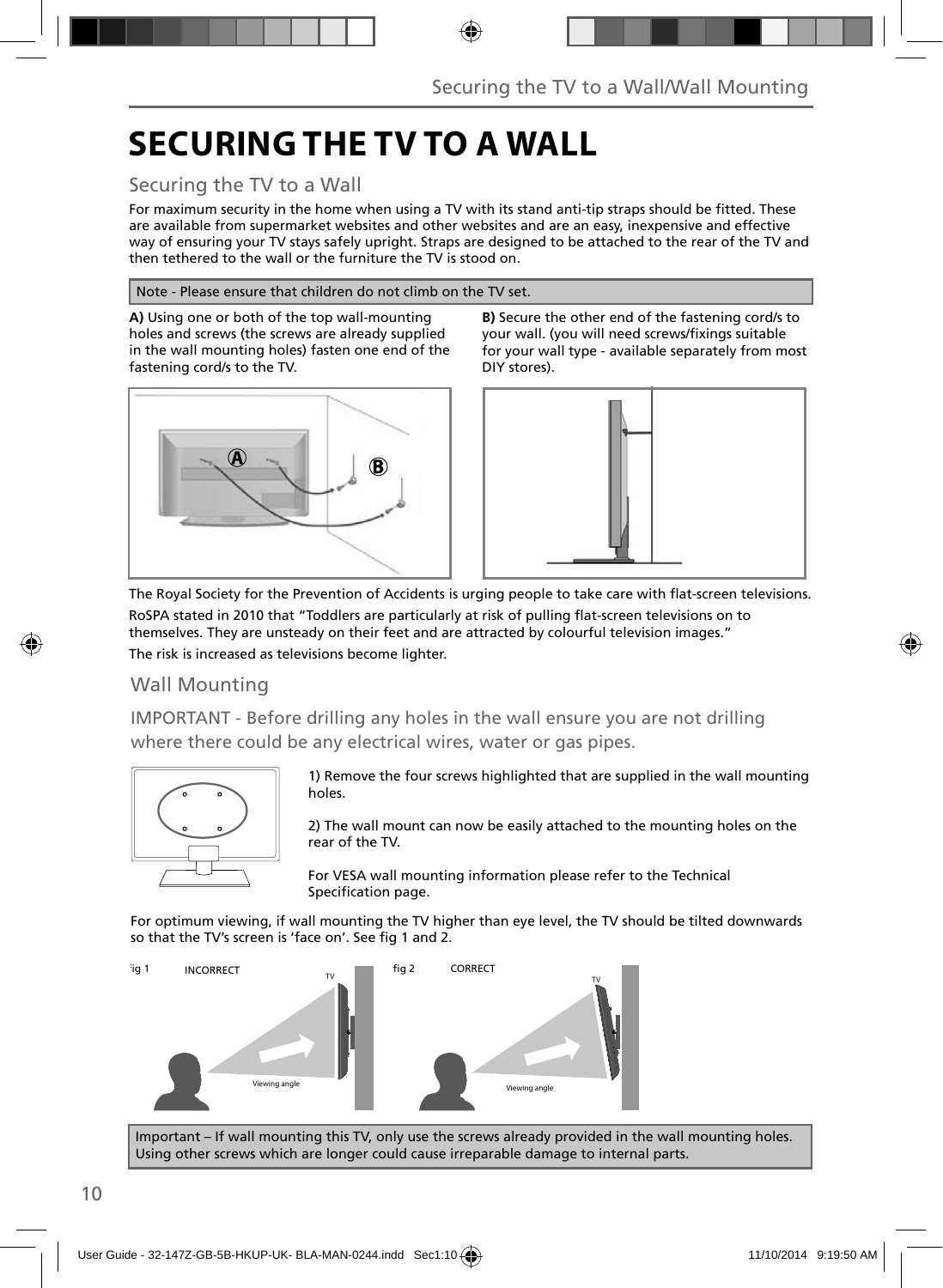## **REMOTE CONTROL**

|                    | STANDBY - Switch on TV when in standby or vice versa<br>MUTE - Mute the sound or vice versa<br>DTV - Switch to Freeview source<br>RADIO - Switch to radio whilst in Freeview source<br>USB - Switch to USB source<br>O DVD - Switch to DVD source                                                                                                                                                                                                                                                                                                                                                         |  |
|--------------------|-----------------------------------------------------------------------------------------------------------------------------------------------------------------------------------------------------------------------------------------------------------------------------------------------------------------------------------------------------------------------------------------------------------------------------------------------------------------------------------------------------------------------------------------------------------------------------------------------------------|--|
| 2                  | NUMBER BUTTONS - 0 - 9 to select a TV channel directly.<br>TV GUIDE - Opens the 7 Day TV Guide (Freeview mode)<br>$\mathbb{C}$ - To return to the previous channel viewed                                                                                                                                                                                                                                                                                                                                                                                                                                 |  |
| 3)                 | VOL (+/-) - To increase / decrease the sound level<br>P.MODE - Scrolls through picture mode options<br>S.MODE - Scrolls through sound mode options<br>FAV - To display favourites menu<br>CH (+/-) - To increase or decrease the channel being watched<br>MENU - To display OSD menu<br>EXIT - To exit all menus<br>(A/V/4/M/OK) - Allows you to navigate the on-screen menus<br>and adjust the system settings to your preference<br>SOURCE - To display the input/source menu<br>INFO - Press once for now/next channel information<br>Press twice for programme information about current<br>programme |  |
| $\left( 4 \right)$ | ASPECT - To switch the screen between the different picture<br>formats<br>SLEEP - Press repeatedly to cycle through the sleep options<br>AUDIO - To change the audio language (if available)<br>SUBTITLE - To switch the dialogue at the bottom of the screen<br>(on/off)<br>TEXT - To enter/exit Teletext (Analogue TV)<br>TEXT HOLD - Teletext mode - Hold current page which is<br>displayed (Analogue TV)<br>DISPLAY - To switch off the screen when listening to radio                                                                                                                               |  |
|                    | TEXT/DVD ZOOM - Zoom function for Teletext and DVD<br>DO DVD MENU/RECORD - Access the DVD root menu and USB<br>record function                                                                                                                                                                                                                                                                                                                                                                                                                                                                            |  |
| య⊚⊡                | - To restart the current chapter<br>To advance forward to the next chapter<br><b>B</b> - To stop the playback/Eject Disc<br>(To EJECT the disc press/hold the ■/▲ button for 4 seconds)<br>$\left( \widehat{m} \right)$ - To play in fast rewind mode<br>- To play in fast forward mode                                                                                                                                                                                                                                                                                                                   |  |
|                    | - To play/pause<br>DVD SETUP/REC LIST - Opens up DVD Menu or Opens the list<br>of what has been previously recorded<br>□ ⊙ > GOTO - To go to a specific chapter<br>A-B - Press once to set point, press a second time to return<br>to point<br>◎ ANGLE - Select different angle of DVD                                                                                                                                                                                                                                                                                                                    |  |
|                    | □→ REPEAT - To repeat playback                                                                                                                                                                                                                                                                                                                                                                                                                                                                                                                                                                            |  |
| ♂                  | For Models with Integrated DVD players                                                                                                                                                                                                                                                                                                                                                                                                                                                                                                                                                                    |  |
|                    | For Models with PVR Function<br><b>T</b> For Models with USB Playback                                                                                                                                                                                                                                                                                                                                                                                                                                                                                                                                     |  |
|                    |                                                                                                                                                                                                                                                                                                                                                                                                                                                                                                                                                                                                           |  |

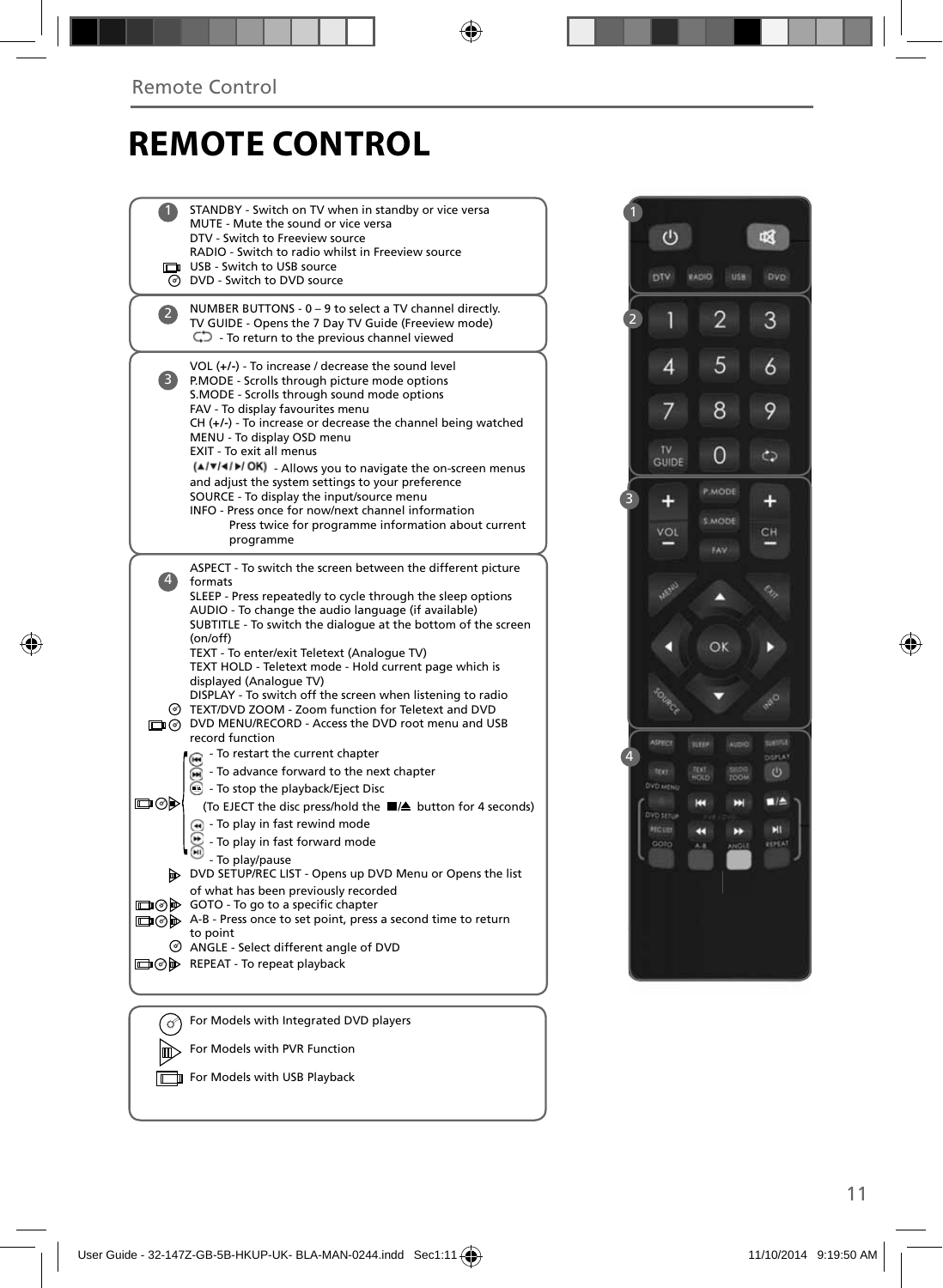# **TV BUTTONS & INPUT SOURCE MENU**



- Volume down and menu left 1
- 2 Volume up and menu right
- Programme/Channel down and menu down 3
- 4 Programme/Channel up and menu up
- Displays Menu/OSD 5
- Displays the input source menu 6
- Standby Power On/Off 7

### Choosing Mode Input/Source

Use the source menu to switch between input/connections.

For further information on input/connections please view 'Connections' pages.

A) Using the buttons on the remote control:

1) Press [SOURCE] - The source menu will appear. 2) Press  $[V]$  or  $[\Lambda]$  to select the input you require. 3) Press [OK].

B) Using the buttons on the Television:

1) Press [SOURCE]. 2) Scroll up / down using CH+/ CH- buttons to the input/source you require. 3) Press Vol+ to change input/source to the one selected.

|                | <b>Input Source</b>      |                   |
|----------------|--------------------------|-------------------|
|                | <b>Freeview TV</b>       |                   |
|                | <b>Analogue TV</b>       |                   |
|                | Composite / AV           |                   |
|                | <b>SCART</b>             |                   |
|                | <b>Component / YPbPr</b> |                   |
|                | <b>VGA/PC</b>            |                   |
|                | HDMI <sub>1</sub>        |                   |
|                | HDMI <sub>2</sub>        |                   |
|                | HDMI <sub>3</sub>        |                   |
|                | <b>USB Media</b>         |                   |
| <b>BC</b> Move | ∋ок                      | $\leftarrow$ EXIT |

Example of Source menu depending on the TV model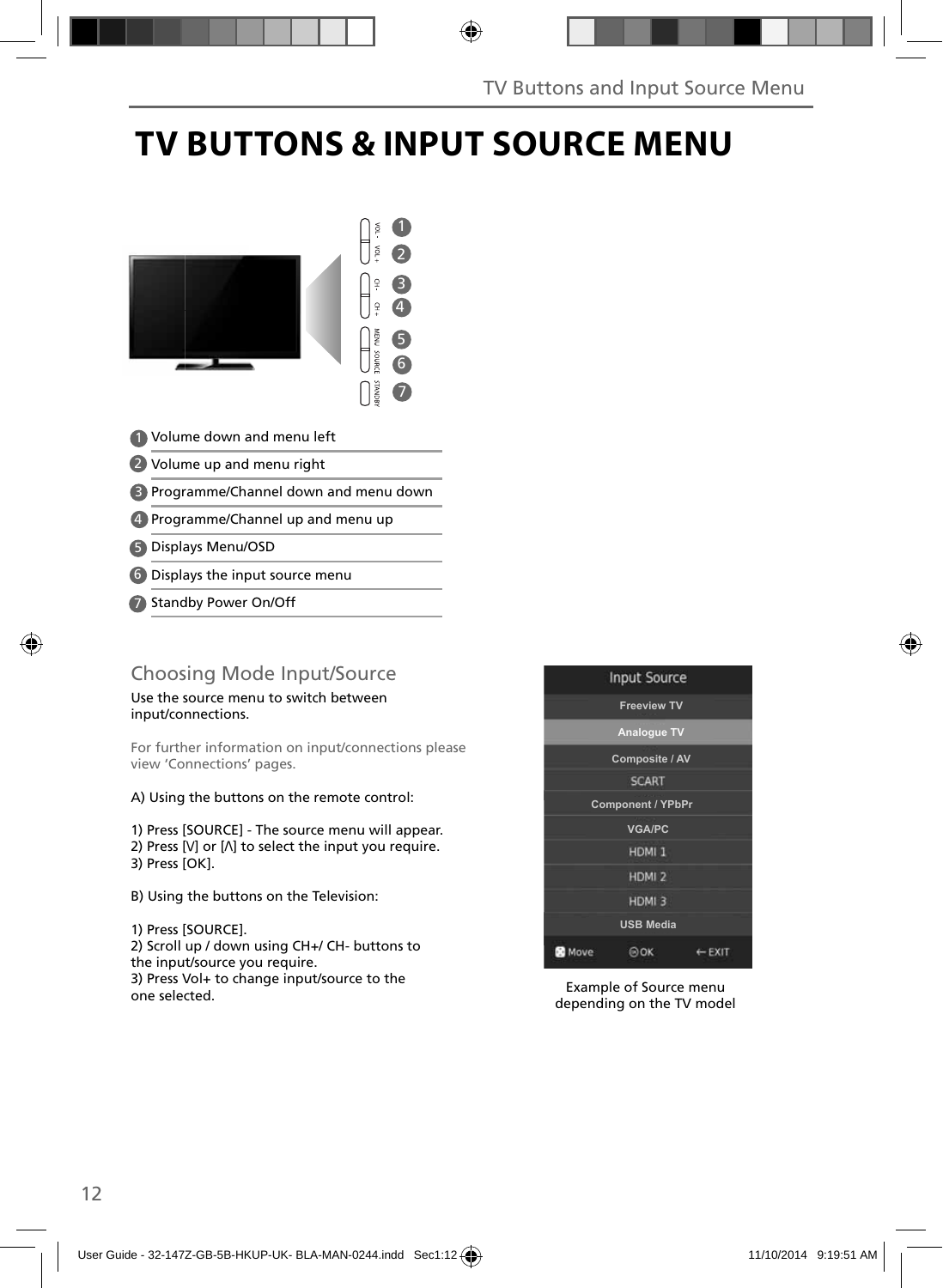# **CONNECTIONS**





| HDMI1 | HDMI2 | <b>WWW.</b><br><b>SCART</b> | O<br><b>VGA/PC</b><br><b>AUDIO</b> in | $\mathbb{C}$ of<br>ø<br><b>VGA/PC</b> |
|-------|-------|-----------------------------|---------------------------------------|---------------------------------------|
| ,     |       |                             |                                       |                                       |

| ⊚     |       | в.              | CI |         | d USB1  | $\circledcirc$    | O                           |
|-------|-------|-----------------|----|---------|---------|-------------------|-----------------------------|
| RF in | HDMI3 | O<br>MINI YPBPR |    | MINI AV | ll USB2 | COAX<br>Audio out | $\Omega$<br><b>EARPHONE</b> |
|       |       | Œ               |    |         |         |                   | , IVI                       |

| Ά                | HDMI <sub>1</sub> | <b>HDMI</b> Input    |   | O            | YPbPr                 | HD input (Ypbpr)                                       |
|------------------|-------------------|----------------------|---|--------------|-----------------------|--------------------------------------------------------|
| ß                | HDMI <sub>2</sub> | <b>HDMI</b> Input    |   |              | CI CARD IN            | Common Interface module                                |
|                  | <b>SCART</b>      | <b>SCART Input</b>   |   |              | AV IN                 | Audio Video Input<br>(Audio shared for Video/Composite |
| $\mathbf \Theta$ | VGA PC Audio In   | 3.5mm PC audio input |   |              |                       | and component/ YPbPr)                                  |
|                  | VGA PC            | <b>VGA-PC input</b>  |   | (Κ           | <b>USB 1&amp;2</b>    | USB port                                               |
|                  | RF IN             | RF / TV Aerial Input | Œ |              | <b>COAX Audio Out</b> | Digital Coax output                                    |
| G                | HDMI3             | <b>HDMI</b> Input    |   | $\mathbf{M}$ | Earphones             | Earphone Input                                         |
|                  |                   |                      |   |              |                       |                                                        |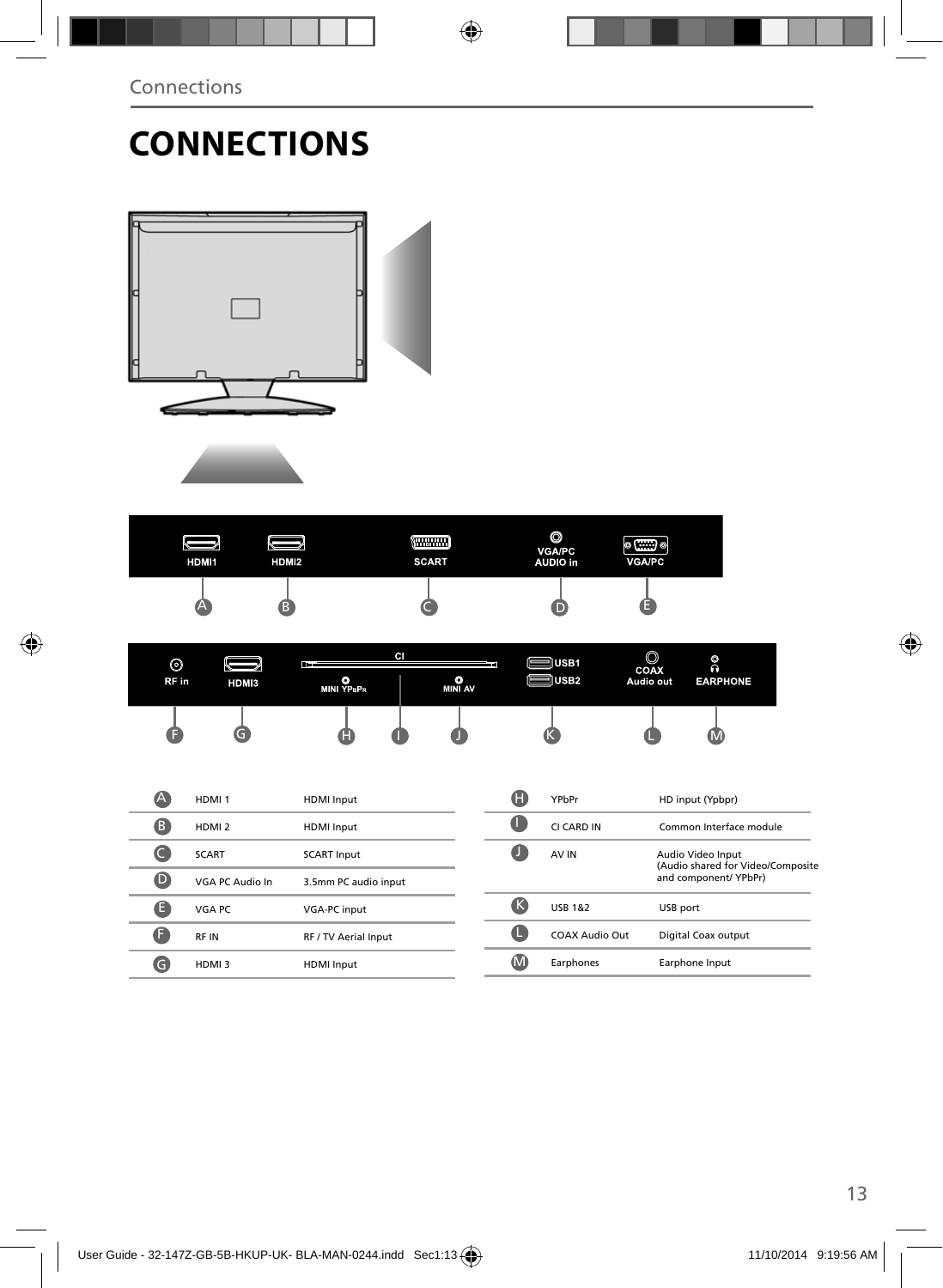# **CONNECTIONS**

Note: Connecting cables are shown for example only and may not be included. Please check 'What Is Included In The Box' page.

### Connecting to a device with Composite AV/Video output

TV Source should be set to Composite/AV



## Connecting to a device with SCART output

#### TV Source should be set to SCART



### Connecting to a device with HDMI output

A HDMI cable can output both video and audio and enables you to enjoy digital-quality video and audio with minimal loss of quality.

TV Source should be set to the corresponding HDMI port (HDMI 1, HDMI 2 etc)



Note: This model TV can not be used as a PC/laptop monitor via the HDMI input. The HDMI Input is provided to view digital content with compatible external devices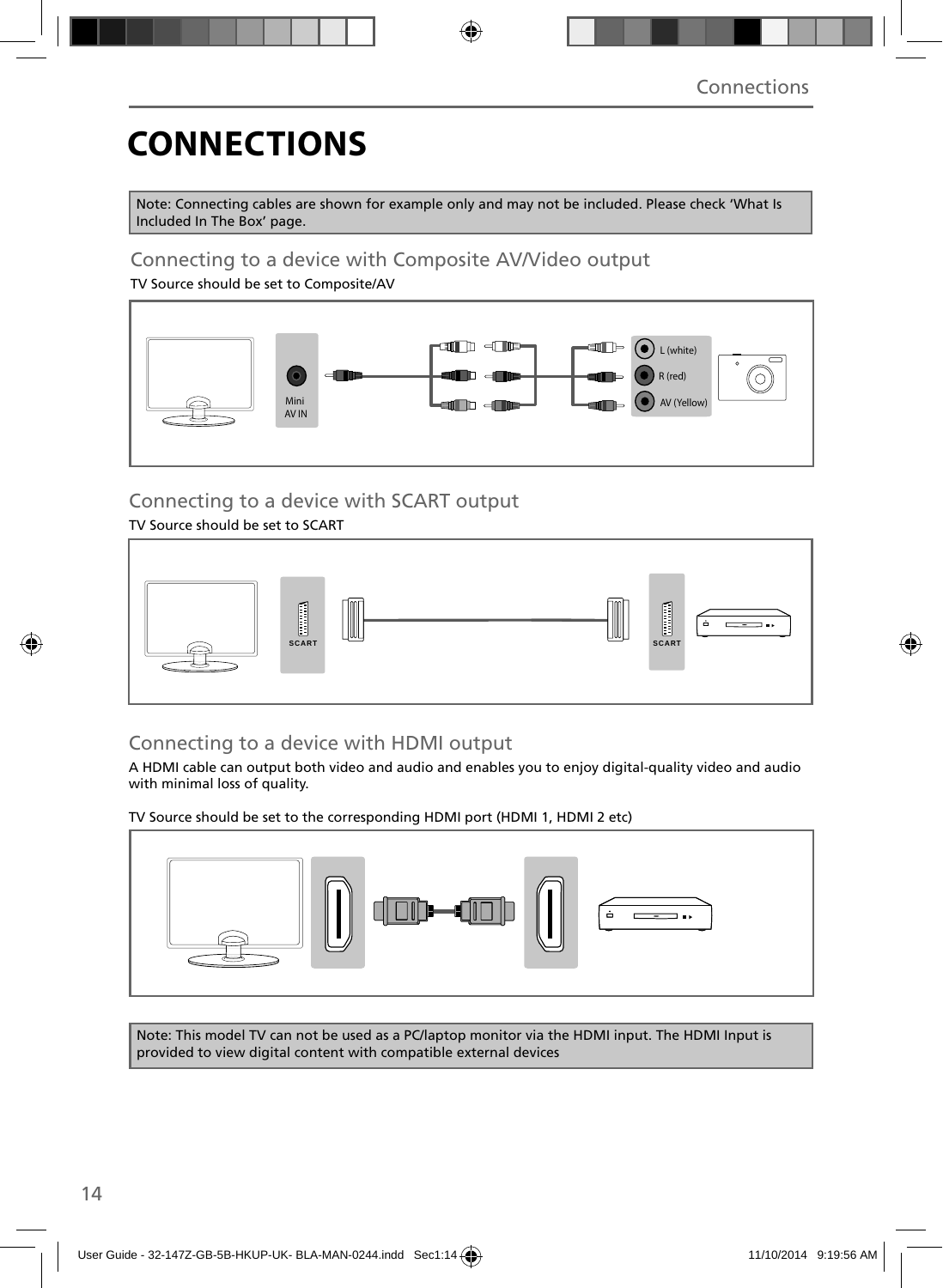# **CONNECTIONS**

### Connecting to a device with Component/YPbPr output

If you are supplied with a cable from the device which has RED, GREEN, BLUE, RED & WHITE connectors you must connect via Component (for picture) and by phono cable (for sound).

TV Source should be set to Component/YPbPr



Connecting to a device with VGA/PC output (Laptop or Desktop Computer) TV Source should be set to VGA/PC



### Connecting to an external audio device (Amplifiers, Surround Sound, Sound Bars etc)

When connecting via the TV's 3.5mm Earphone output, this will disable the TV speakers.

There are two options to connect a device via the 3.5mm Earphone Output.

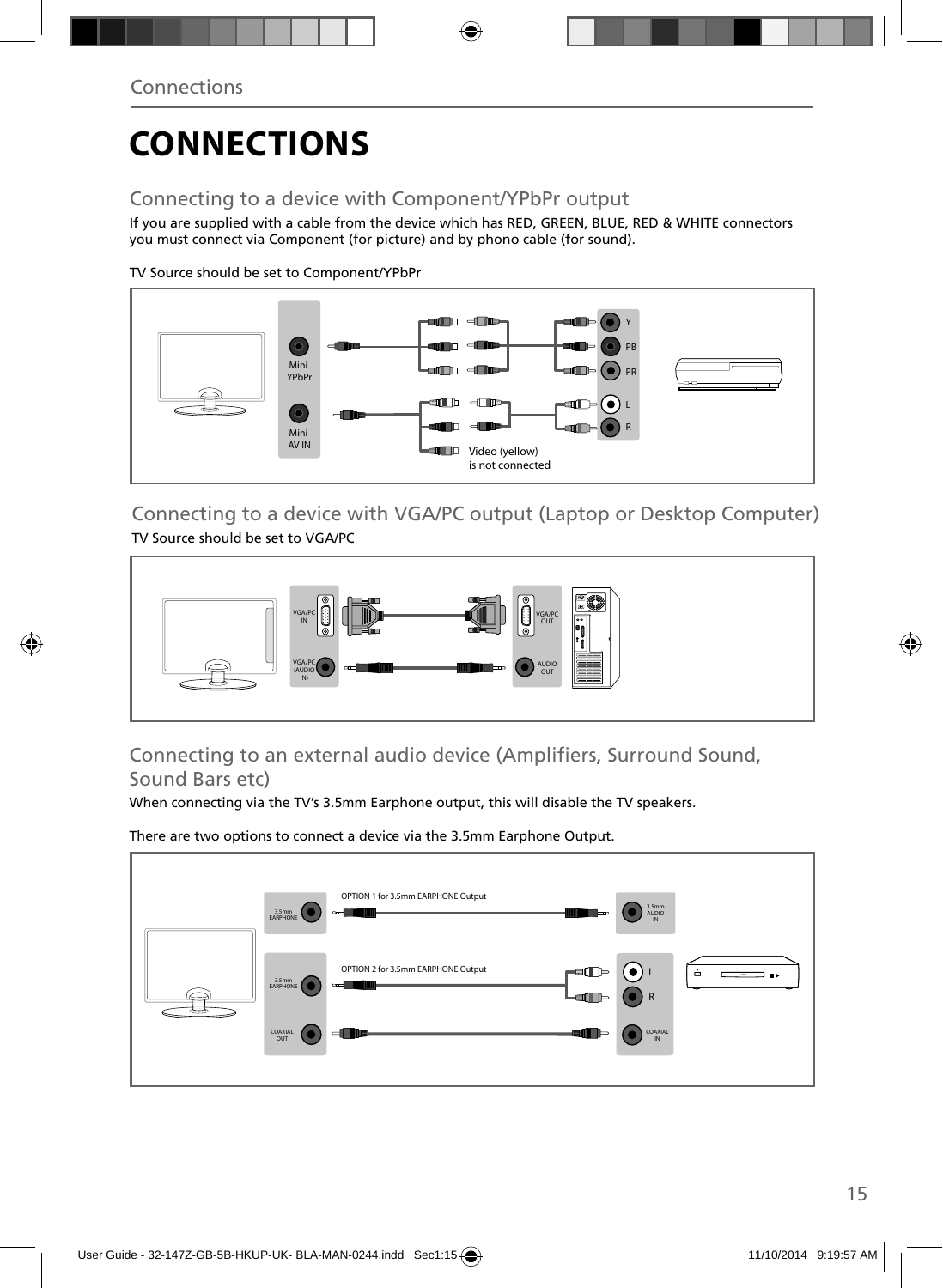## **CHANNEL MENU**





To access this menu, press [MENU] button on the remote control. To select a sub menu press [OK]

If you wish to make changes to any of the default settings, use the scroll  $\blacktriangle \blacktriangledown \blacktriangleright \blacktriangleleft$  buttons. To confirm any settings press [OK] button. To exit this menu at anytime, press [EXIT] button.

Auto Tuning - Allows you to retune the television for all digital channels, digital radio stations and

#### analogue devices

Freeview Manual Tuning - Allows you to manually tune your digital signal

Analogue Tuning - Allows you to manually tune your analogue signal

Channel Edit - Allows you to delete, move, skip and favourite channels

|                    | <b>Channel Edit</b> |
|--------------------|---------------------|
| 1 BBC ONE          | <b>LIBRARY</b>      |
| 2 BBC TWO          | cone:               |
| 3 ITV              | <b>LOTAL</b>        |
| 4 Channel 4        | <b>LOTAL</b>        |
| 5 Channel 5        | $[$ pre $]$         |
| 6 ITV2             | 1,0041              |
| <b>7 BBC THREE</b> | Licensin            |
| 9 BBC FOUR         | <b>TIV</b>          |
| 10 ITV3            | <b>COTHER</b>       |
| <b>11 PICK</b>     | <b>COTH</b>         |
| <b>Delete</b>      | Skip<br><b>Move</b> |
| Move<br>00K        | Menu<br><b>AFav</b> |

Signal Information - Allows you to view signal frequency, signal quality and signal strength CI Information - Pay per view services require a "smartcard" to be inserted into the TV. If you subscribe to a pay per view service the provider will issue you with a 'CAM' and a "smartcard". The CAM can then be inserted into the COMMON INTERFACE PORT (CI Card In) Schedule List - Lists your programme reminders

Software Update (OAD) - Switch on/off OAD updates

Tip: If you do not press any buttons for 30 seconds, the menu will automatically exit. You can change the length of time before the menu exits automatically - see 'OSD Timer' in the Time Menu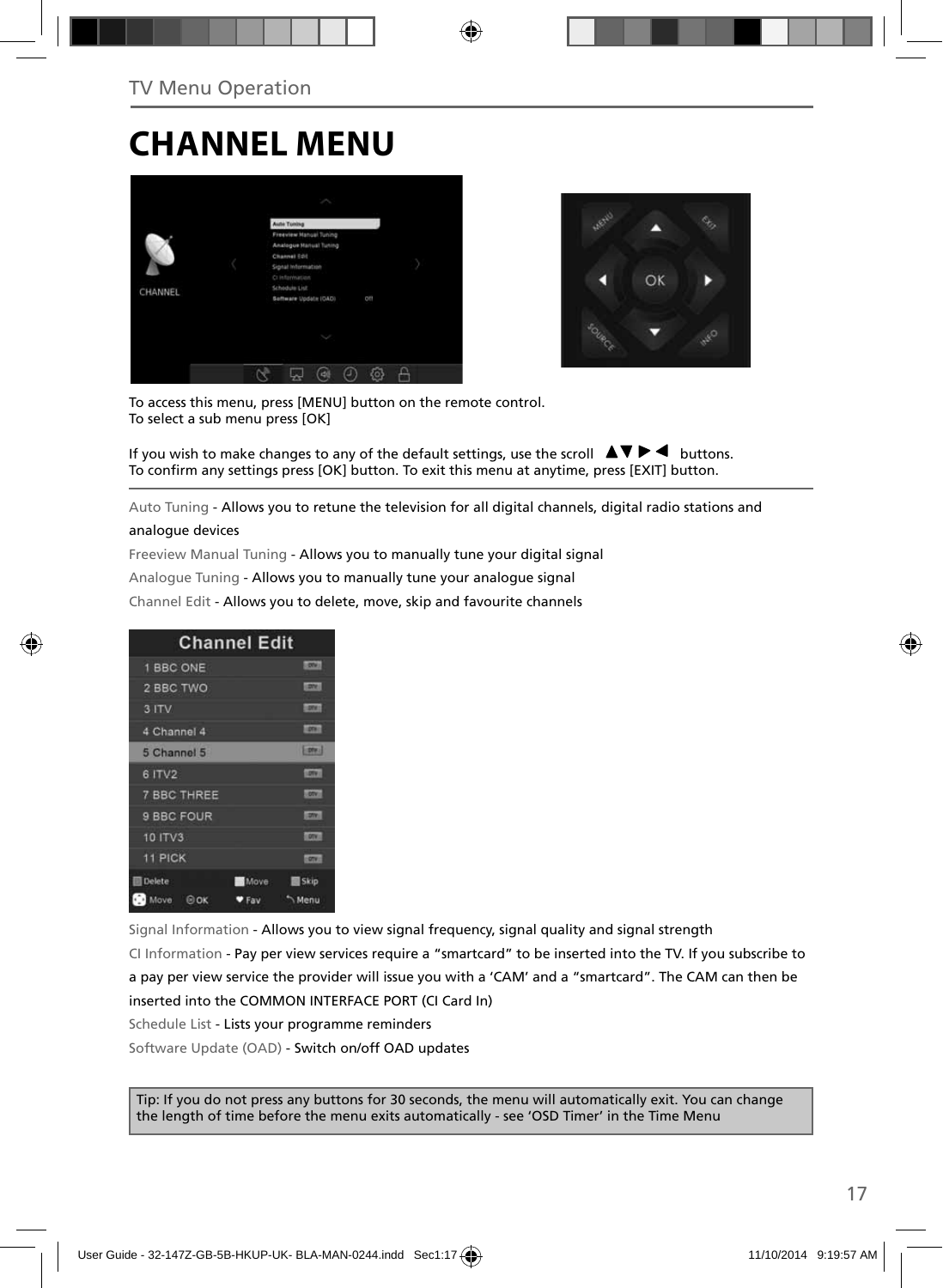# **PICTURE MENU**





To access this menu, press [MENU] button on the remote control and scroll right. To select a sub menu press [OK]

If you wish to make changes to any of the default settings, use the scroll  $\Box \blacktriangledown \blacktriangleright \blacktriangleleft$  buttons. To confirm any settings press [OK] button. To exit this menu at anytime, press [EXIT] button.

| Dynamic                                                             | Recommended settings for fast moving pictures              |
|---------------------------------------------------------------------|------------------------------------------------------------|
| Standard                                                            | Standard settings                                          |
| Mild                                                                | Set to be lighter in colour and less bright                |
| Personal                                                            | Lets you manually alter all the settings                   |
| Power saving mode which reduces the energy used by up to<br>Economy |                                                            |
|                                                                     | 25% (by reducing the power to the LED/LCD panel).          |
|                                                                     | In Economy mode, the TV will switch itself to Standby mode |
|                                                                     | after 3-5 hours in the event that the TV buttons or remote |
|                                                                     | control buttons are not pressed (change the picture mode   |
|                                                                     | to another setting to de-activate this function)           |

**Picture Mode** - Choose from the following presets:

You can make the following adjustments in **Personal** mode:

Contrast - Switch the balance between black and white.

Brightness - Increase or decrease the brightness of the picture.

Colour - Increases the colour from black and white.

Sharpness - Increase or decrease the sharpness of the picture.

Tint - Lets you increase or decrease the level of tint within the picture

(only available in VGA/PC source mode).

**Colour Temperature** Choose from the following presets:

| Normal | Default settings                  |
|--------|-----------------------------------|
| Warm   | Increases red within the picture  |
| Cold   | Increases blue within the picture |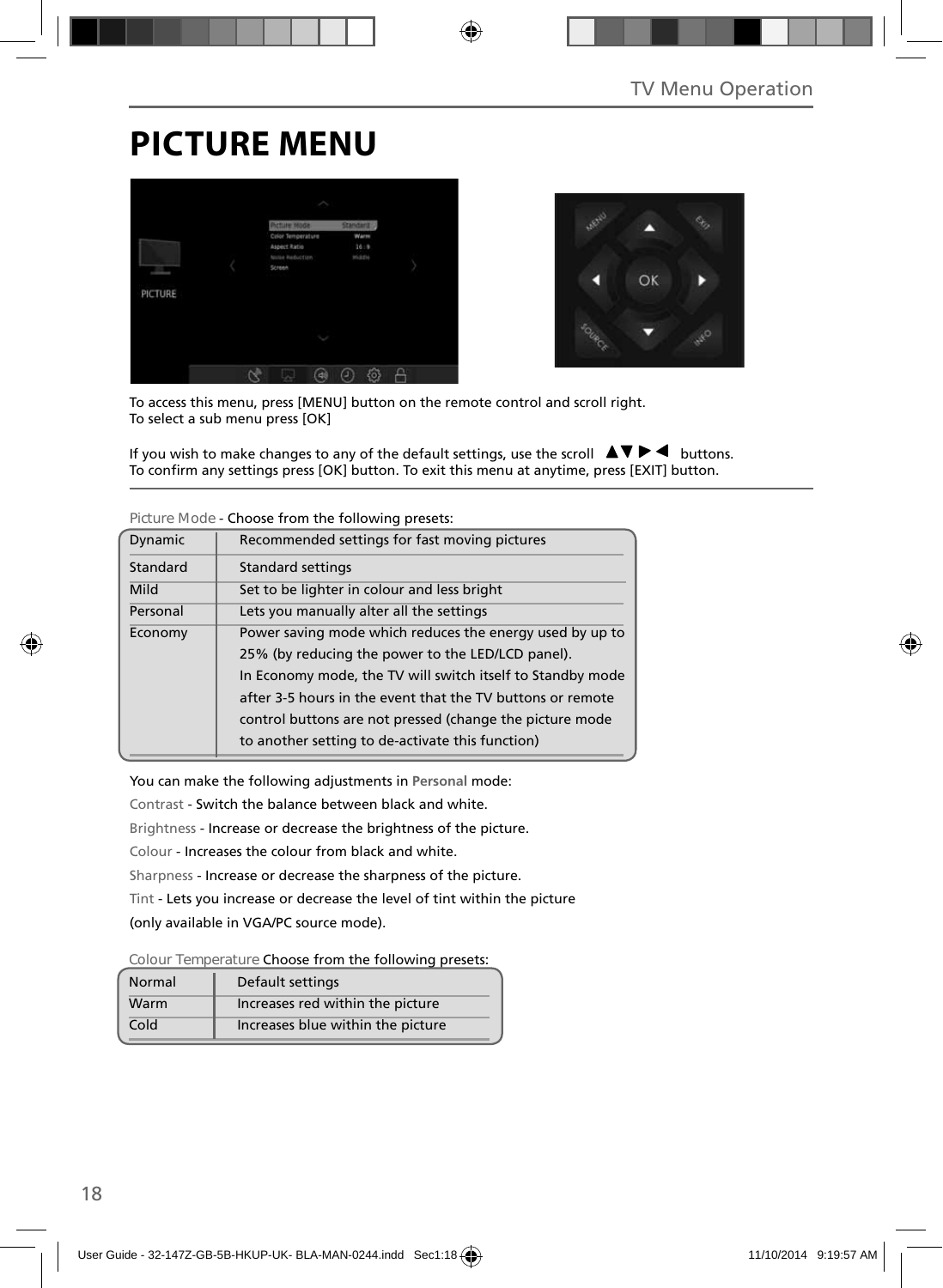## **PICTURE MENU**





To access this menu, press [MENU] button on the remote control and scroll right. To select a sub menu press [OK]

If you wish to make changes to any of the default settings, use the scroll  $\blacktriangle \blacktriangledown \blacktriangleright \blacktriangleleft$  buttons. To confirm any settings press [OK] button. To exit this menu at anytime, press [EXIT] button.

Aspect Ratio - Within the UK the picture format varies depending on the channel/broadcast. There are a

number of different options to best meet your needs



| Off    | Turns noise reduction off    |
|--------|------------------------------|
| Low    | Minor system adjustment      |
| Middle | Medium system adjustments    |
| High   | Maximum system adjustments   |
| Auto   | Automatic system adjustments |
|        |                              |

**Screen - Allows you to adjust screen settings when TV is used a PC monitor and the TV is set to the VGA/PC source**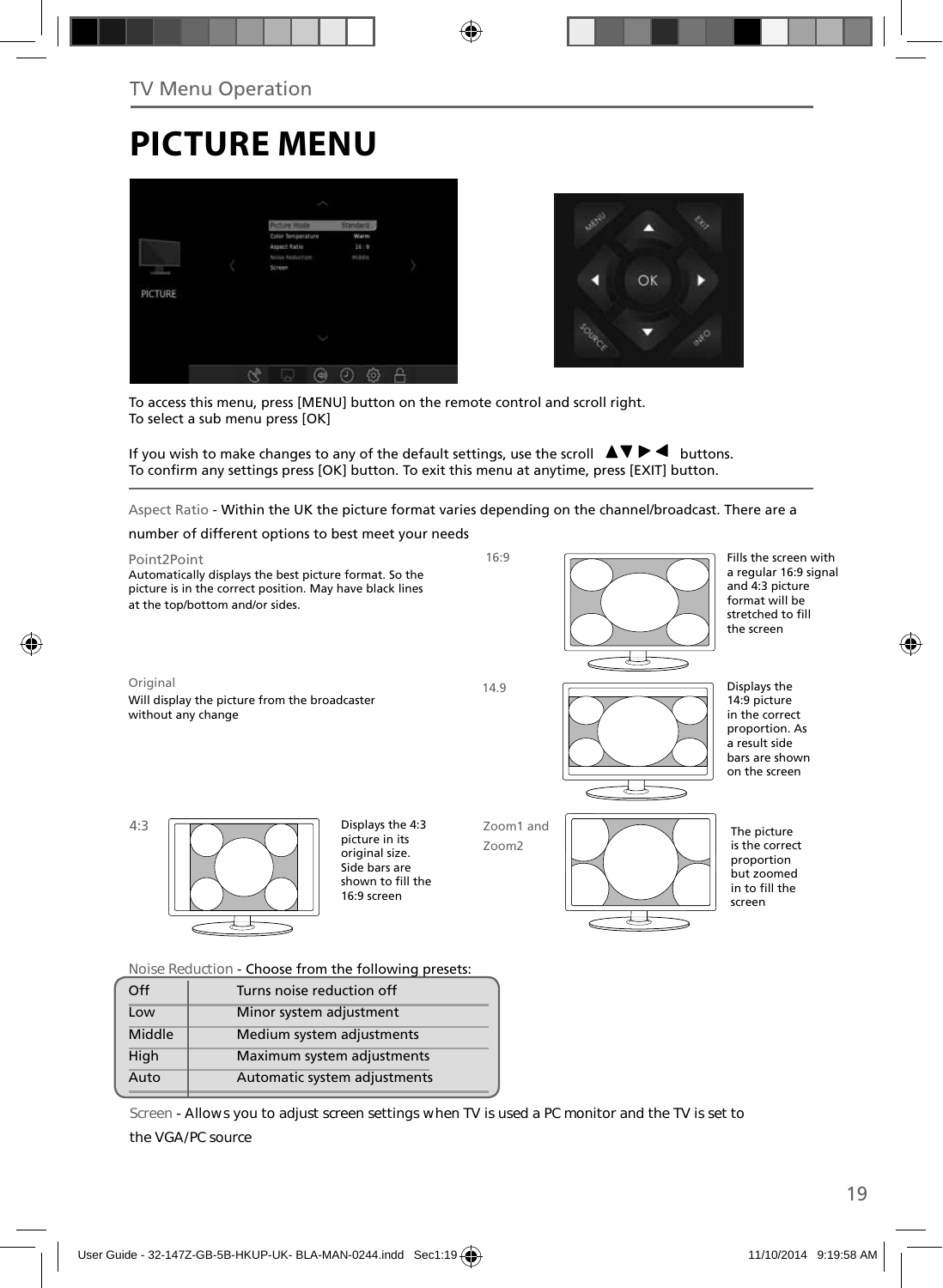# **SOUND MENU**





**Sound Mode** - Choose from the following presets

| Standard      | Default settings                        |
|---------------|-----------------------------------------|
| <b>Music</b>  | Emphasises music over voices            |
| Movie         | Provides live and full sound for movies |
| <b>Sports</b> | Emphasises sound for sports             |
| Personal      | Selects your personal sound settings    |

 **Tip:** Equaliser settings can only be adjusted when the sound mode 'Personal' is selected.

Balance - To switch the sound between the left and right speakers

Auto Volume Level (AVL) - When 'on' is selected, the volume will attempt to stay at a constant level regardless of TV programme and advertisements

Audio Description - This allows the user to increase and decrease the AD (Audio Description) volume level.

(Audio Description is a service available on certain programmes. It provides a description of what is

happening during the selected programme for a person who is visually impaired)

Digital Output - This is the digital COAX Audio output. Choose from the following options:

| Off        | To turn off Digital Output                                                            |  |  |
|------------|---------------------------------------------------------------------------------------|--|--|
| Auto       | Selects the best settings automatically                                               |  |  |
| <b>PCM</b> | Select this option if you are connecting to a Stereo Hi-fi via coax cable (Pulse-code |  |  |
|            | modulation (PCM) is a digital representation of an analogue signal)                   |  |  |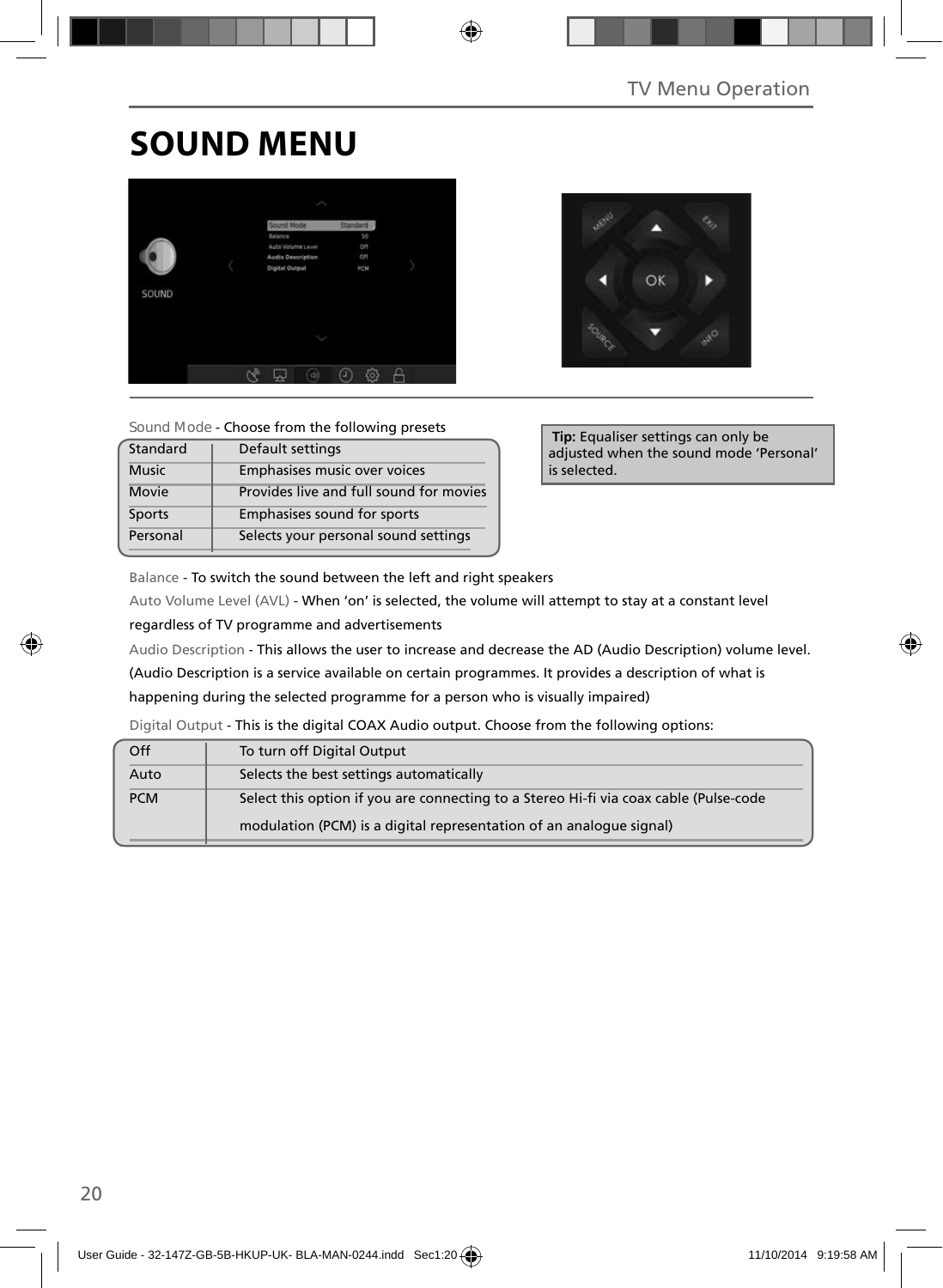## **TIME MENU**





To access this menu, press [MENU] button on the remote control and scroll right. To select a sub menu press [OK]

If you wish to make changes to any of the default settings, use the scroll  $\Box \blacktriangledown \blacktriangleright \blacktriangleleft$  buttons. To confirm any settings press [OK] button. To exit this menu at anytime, press [EXIT] button.

Clock - Shows the date and time

Time Zone - Change your current time zone

Sleep Timer - Lets you set the sleep timer so the television automatically switches off after a set amount of

time. Off -> 10min -> 20min -> 30min -> 60min -> 90min -> 120min -> 180min -> 240min

OSD Timer - Lets you adjust the amount of time the On Screen Menu stays on the screen before

disappearing

Auto standby - Set Auto standby between 3 hours, 4 hours and 5 hours ( to turn off this function you must exit Home Mode in the Picture Menu)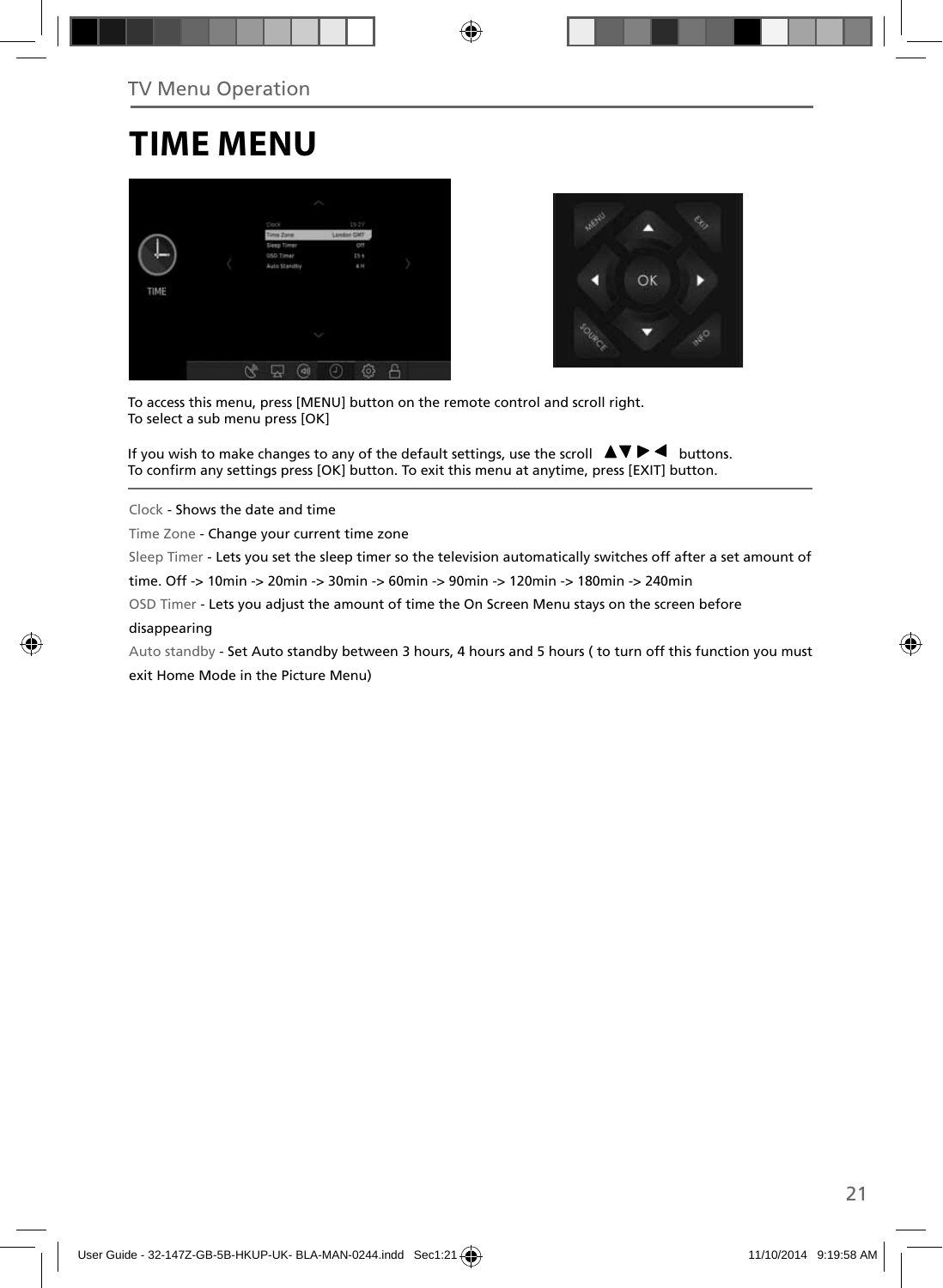# **SETUP MENU**





To access this menu, press [MENU] button on the remote control and scroll right. To select a sub menu press [OK]

If you wish to make changes to any of the default settings, use the scroll  $\blacktriangle \blacktriangledown \blacktriangleright \blacktriangleleft$  buttons. To confirm any settings press [OK] button. To exit this menu at anytime, press [EXIT] button.

Language - Allows you to change the language of the menu

Audio Language - Shows the current audio language

Subtitle Language - Shows the current subtitle language

Hearing Impaired - This allows the user to turn on the Hearing Impaired function, this produces subtitles

on the screen which provide a description of what is happening during the selected program.

Blue Screen - Changes the background when there is no input between clear and a blue background (Only available on some sources)

First Time Installation - Allows you to access the First Time Installation menu and retune the TV set HDMI CEC (Consumer Electronic Control) - Allows HDMI devices to control each other and allows the user to operate multiple devices with one remote control. (only available with compatible devices) Software Update (USB) - From time to time we may release new firmware to improve the operation of the television (available to download). This menu lets you install the new software/firmware onto the television. Further details of how to do this will be issued with the firmware. Contact the helpline or refer to the 'product support' section of the website

Reset TV - This resets the menus to factory settings and clears all the TV channels from the television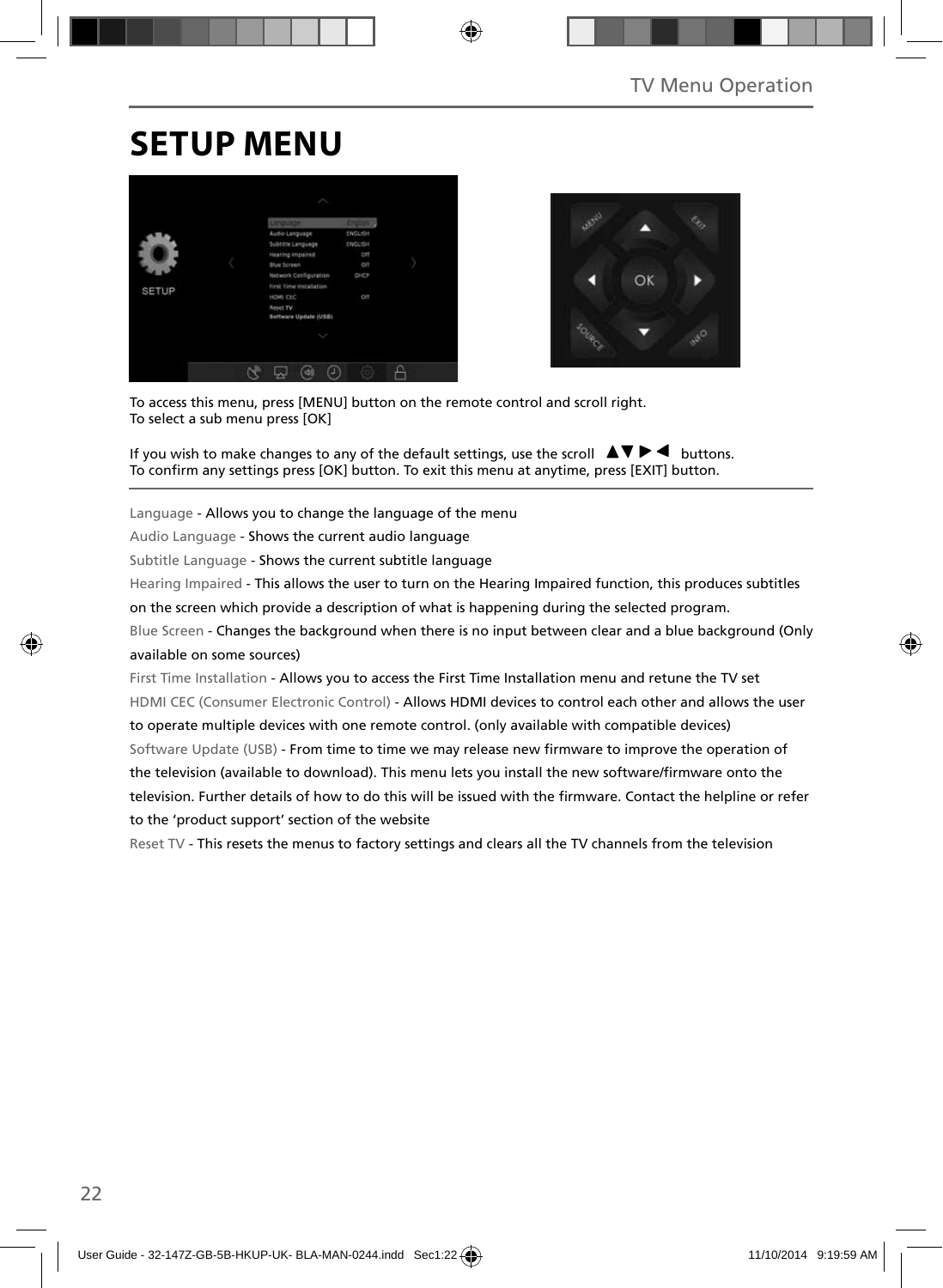# **LOCK MENU**





To access this menu, press [MENU] button on the remote control and scroll right. To select a sub menu press [OK]

If you wish to make changes to any of the default settings, use the scroll  $\blacktriangle \blacktriangledown \blacktriangleright \blacktriangleleft$  buttons. To confirm any settings press [OK] button. To exit this menu at anytime, press [EXIT] button.

System/Hotel Lock - Allows you to lock or unlock the menu. You will be asked to enter a 4 digit password

Use the **◄** button to quit the password input or use the **►** button to clear. Default password is 0000

Change Password - Allows you to change the password

Channel Lock - Allows you to lock certain channels manually

Parental Guidance - Allows you to set the rating to block certain content based on age information

TV Button Lock - Allows you to lock the buttons on the side of the TV set

Default Source - Allows the user to set the default source. The default source is the source the TV starts on when first switched on

Default Channel - Allows the user to set a channel as the default channel on the Digital source. The

default channel is the channel the TV starts on when first switched on

Max Volume - Allows you to adjust and set the maximum volume

Source Lock - Allows you to lock the source menu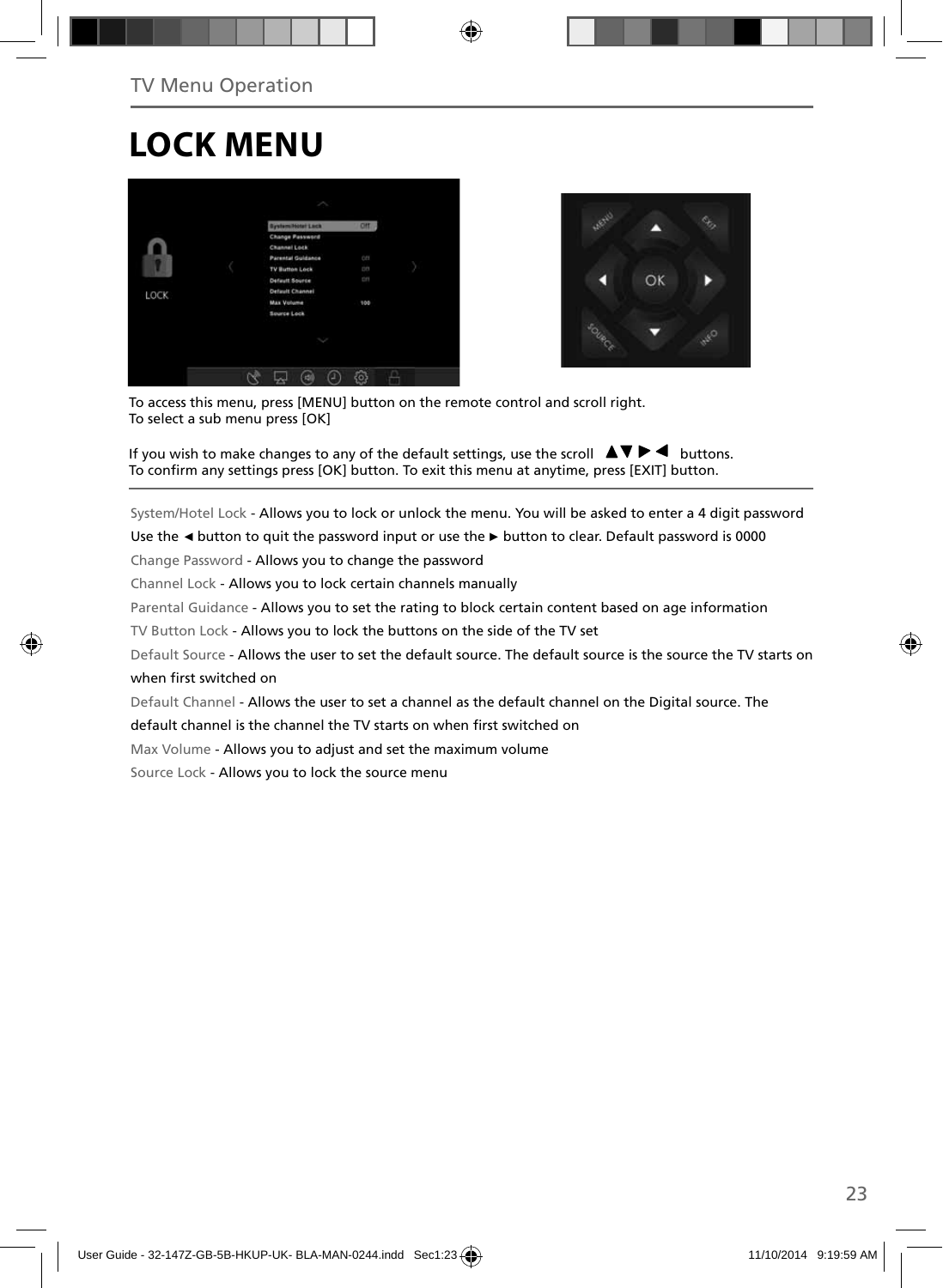# **7 DAY TV GUIDE**

TV Guide is available in Freeview TV mode. It provides information about forthcoming programmes (where supported by the Freeview channel). You can view the start and end time of all programmes and on all channels for the next 7 days and set reminders.

| 13 Jul. 2014<br>08:00 - 09:30 (1Hour30Min)                |                 | Entertainment                      |              |
|-----------------------------------------------------------|-----------------|------------------------------------|--------------|
| A selection of 20 of the best love songs by male artists. |                 |                                    |              |
| 13 Jul. 2014<br>08:19                                     |                 |                                    | 13 Jul. 2014 |
| 18 The HITS                                               | $08:00 - 09:30$ | 20 Love Songs From Him             | Now          |
| UKTV Britideas<br>19                                      | $09:30 - 11:15$ | The Hitlist: On Demand             | Next         |
| 20 ftn                                                    | $11:15 - 12:00$ | Hits Chart - Today's Most Selected |              |
| 21 TMF                                                    | $12:00 - 13:30$ | Scary Marys: 87-07                 |              |
| Ideal World<br>22                                         | $13:30 - 14:30$ | Freaky Friday the 13th!            |              |
| Film4<br>29                                               | $14:30 - 16:00$ | Top 20 Freaks of Pop               |              |
| $31$ ITV2 +1                                              | $16:00 - 20:00$ | Good Charlotte's 100 Greatest Dum  |              |
| 710 BBC World Sv.                                         | $20:00 - 00:00$ | Good Charlotte's 100 Greatest Dum  |              |

1) Press [TV GUIDE]. The following 7 Day TV Guide will appear..

2) Navigate through the menu using  $\blacktriangle \blacktriangledown \blacktriangleright \blacktriangleleft$ .

You can now:

Record a programme by pressing RED (USB device must be connected) View a previous day by pressing GREEN View the next day by pressing YELLOW Set a reminder by pressing BLUE

3) Press [EXIT] to exit the 7 day TV Guide

#### Channel List

To view the channel list, please ensure that the TV is set to either the analogue or digital source and no menus or TV notifications are displayed.

|                    | <b>Channel List</b>  |                   |
|--------------------|----------------------|-------------------|
| 1 BBC ONE          |                      | <b>LODGE</b>      |
| 2 BBC TWO          |                      | <b>LOTS</b>       |
| 3 ITV              |                      | <b>LOTH:</b>      |
| 4 Channel 4        |                      | $-107$ M $+$      |
| 5 Channel 5        |                      | <b>Ligna</b>      |
| 6 ITV2             |                      | <b>ETV</b>        |
| <b>7 BBC THREE</b> |                      | m                 |
| 9 BBC FOUR         |                      | ᇒ                 |
| 10 ITV3            |                      | m                 |
| 11 PICK            |                      | <b>COMPANY</b>    |
|                    | SD Radio <b>MAII</b> | ∾<br>Move<br>Exit |

1) Press [OK] on the remote control and the channel list menu will appear.

2) Scroll through the channel list by using  $\blacktriangle\blacktriangledown$  buttons then press [OK] to view the channel that is currently highlighted.

You can also:

View Freeview channels by pressing GREEN View radio channels by pressing YELLOW View all channels by pressing BLUE

3) Press [EXIT] to exit the channel list.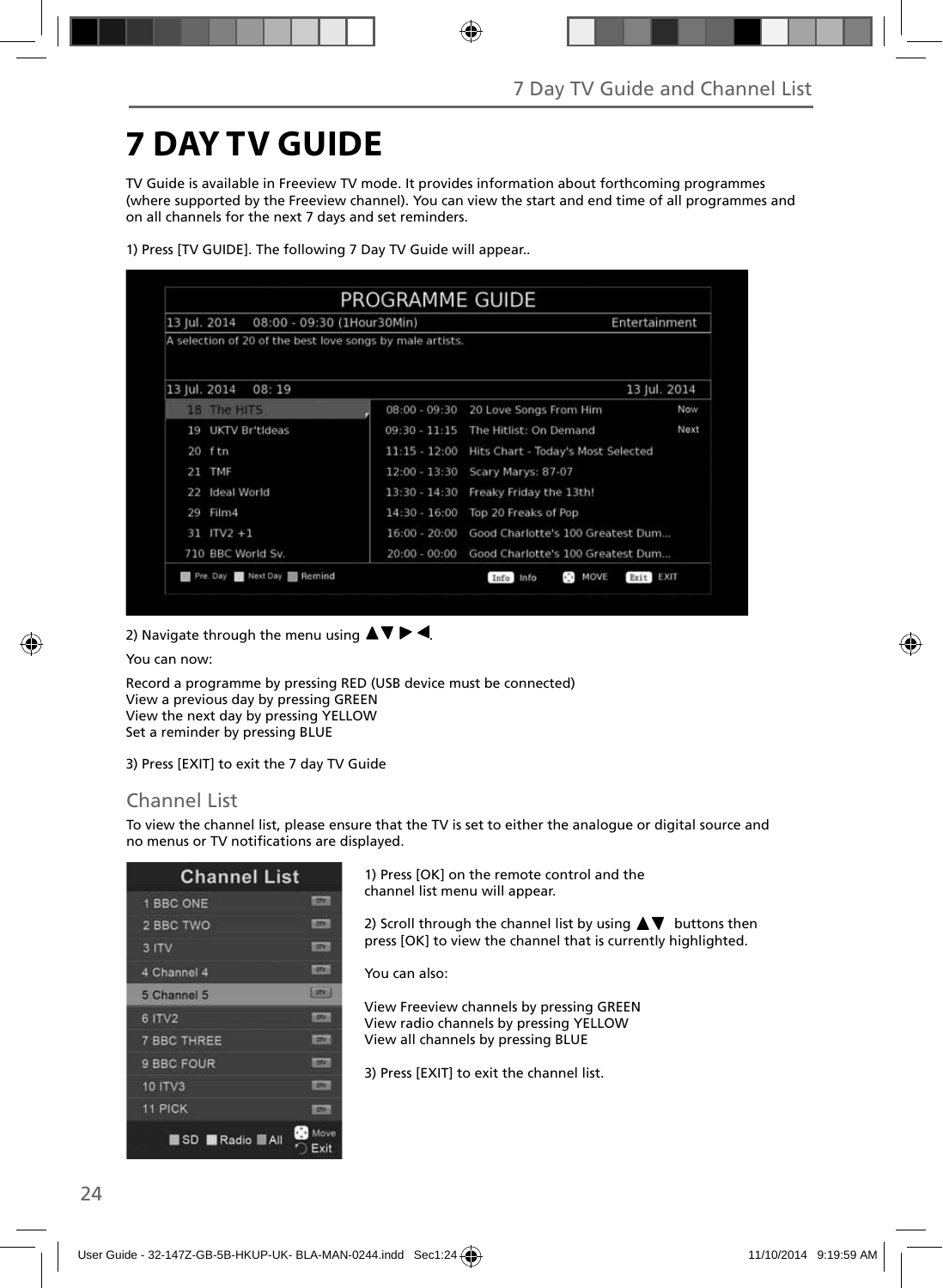## **USB RECORD - DIGITAL/FREEVIEW MODE**

USB RECORD – DIGITAL/FREEVIEW MODE

Built into this television is a USB record facility. This function is available in Digital/Freeview mode when used in conjunction with a compatible USB memory stick or USB hard drive. The benefits of this are as follows:

- Pause live TV and then playback, fast forward and rewind (up to live TV)
- One button record, if you decide you want to record the current programme
- Easy programmable recording from the 7 day TV Guide
- Record TV and watch/listen back on your computer/laptop

Due to the nature of the product, it is necessary to use a high speed USB memory stick (as the TV reads from and writes to the memory stick at the same time, some memory sticks may not be suitable)

You can purchase high speed memory sticks from some computer stores, alternatively, we have a selection of tested and compatible memory sticks available to purchase directly from the helpline/web site.

Minimum Specification - USB Memory Stick

| Read Speed         | 20 MB/s (Mega Byte Per Second) |  |
|--------------------|--------------------------------|--|
| <b>Write Speed</b> | 6 MB/s (Mega Byte Per Second)  |  |

**If you wish to use a USB portable hard drive larger than 32GB, please refer to the FAQ section at the rear of this user guide.**

### Pause Live TV (Time Shift)

Pausing Live TV is very simple.



 $\left(\mathbf{H}\right)$  - Press the play/pause button and the television will pause and the live content will be recorded. To resume watching press play/pause again.

 $\bigcirc$  - Press fast forward to go forward in a recording (i.e. to skip adverts)

 $\bigcirc$  - Press fast rewind to go back in a recording (i.e. if you fast forwarded too far)

Tip: When you switch the TV to standby or change channel the Time Shift memory is wiped. To restart time shift you must press play/pause button.

#### One Button Record

At any point in time you may decide to record the current channel that you are watching. To do this you need to press the red button highlighted below.



Tip: This television contains one TV tuner, therefore it can only record the channel you are watching or record one channel while the television is in standby mode.

Note: USB record function is only avilable in Digital/Freeview TV mode. Due to copyright laws and illegal copying/recording it is not possible to record to/from any other input/output source.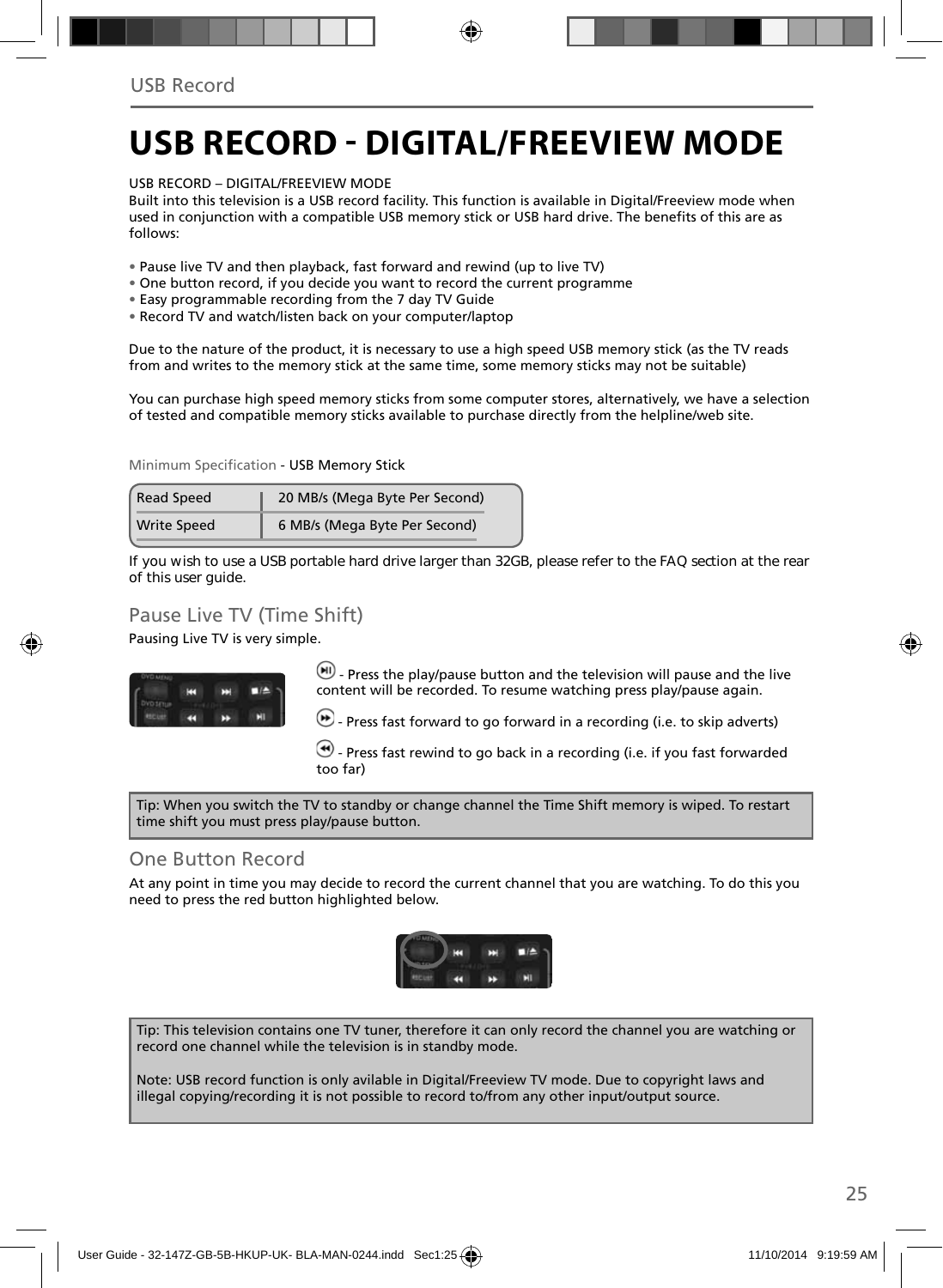# **USB MODE/MEDIA PLAYER**

USB mode offers playback of various different types of content that you have saved on your USB Memory Stick.

On switching to USB source the below menu screen will appear. The content will be divided into Photo, Music, Movie and Text based on file type.



1) You can navigate through the menus using the scroll  $\triangle \triangledown \triangleright \blacktriangleleft$  buttons. To confirm the item you wish to play/view press [OK] button.



2) Select the drive you require. (If your drive only has 1 partition you will only see 1 item).



3) You can now access the item. Press OK to view. 4) While viewing you control the item using



or by pressing (i) and using  $\Delta \nabla \blacktriangleright$   $\blacktriangle$  and (OK)



**Tip:** If you experience a playback issue, please ensure the files being used are the correct format (example - the picture plays but no sound) See technical specification page for compatible file types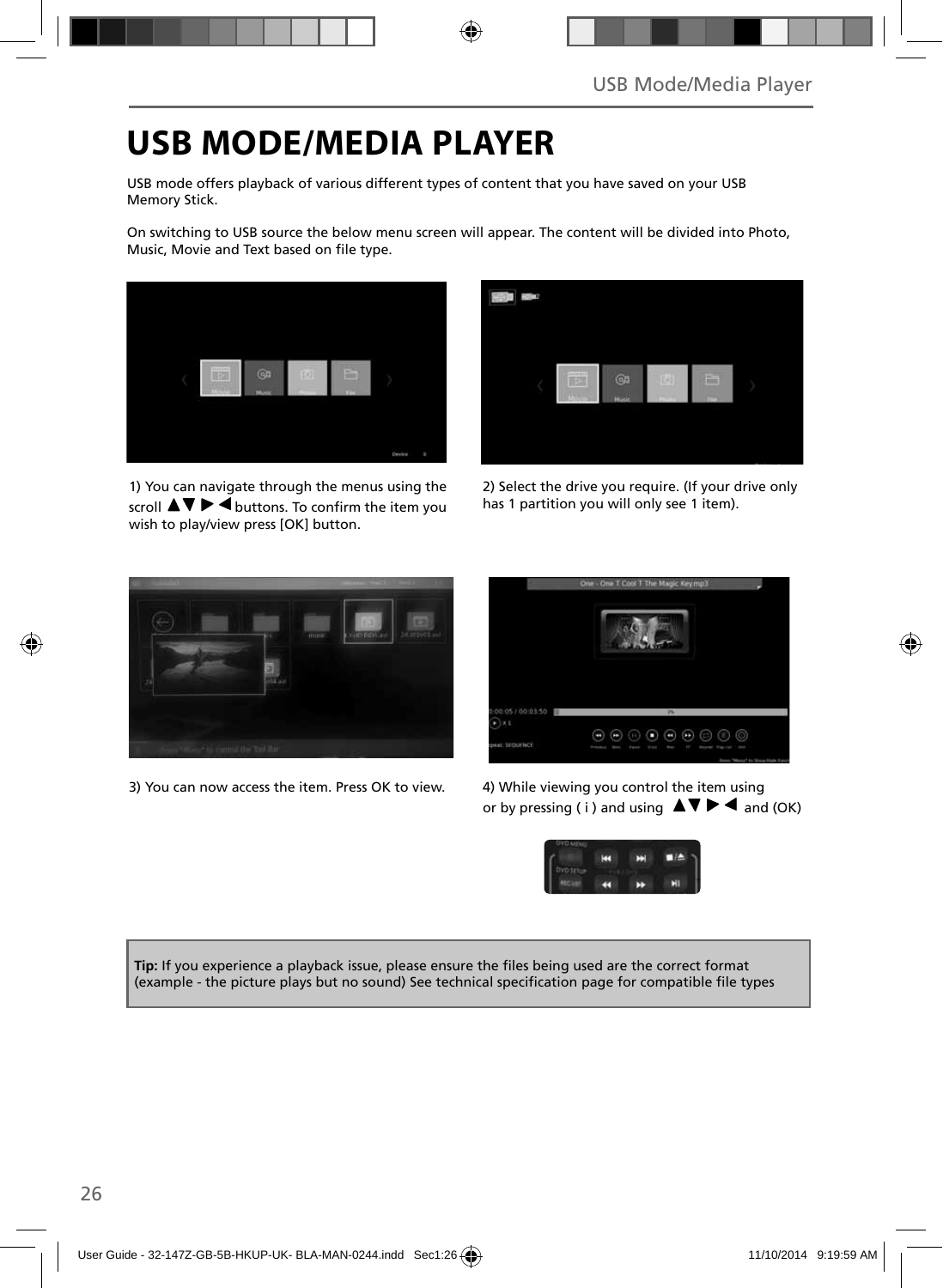## **USING YOUR TV WITH A SKY DIGITAL SET TOP BOX**

#### **Option 1) Connecting your TV to your Sky box (when both the TV and Sky Box are located in the same room)**

Depending on your Sky Box & TV model, connect either by SCART or HDMI cables (available separately)

If connecting by SCART, select the 'Input source' on the TV as SCART.

If connecting by HDMI, select the 'Input source' on the TV as HDMI (if the TV has more than 1 HDMI port, ensure you select the input source to match the HDMI numbered port on the rear of the TV)

If you wish to use your Sky remote to operate the TV's functions, you will need a Sky remote control (Revision 9 or later) and you will need to programme a 4 digit code into it. See bottom of this page.

# Sky Box SCART or HDMI cable

#### **Option 2) Connecting your TV to your Sky box (when your Sky box is located in a different room to the TV)**

Please note, if you are adding a 'Magic Eye/TV Link' to your system so that you can use your Sky remote control to change the Sky channel in the room where the 2nd TV is located, please refer to the instructions included with the TV link/magic eye in order to ensure the RF or RF2 output on your Sky box is powered on. (The red LED light on the TV link/magic eye will light up if the RF / RF2 output is correctly set up) If you do not have the instructions that came with the TV link/magic eye, instructions on how to do it can be found on our web site.



1) To tune the TV to the Sky box, on the 2nd TV, select the 'Analogue' input source.

2) Select the channel that you wish to store the Sky box/channel on. (If you do not use channels 1-5 because you no longer have analogue terrestrial channels after digital switchover, you may choose to select channel 1 to store the Sky box/channel, if you still have and use analogue channels 1-5, you may for example decide that channel 6 is the best option for you)

3) Press the corresponding number on the remote control to select the desired analogue channel chosen as per point 2 above.

4) On the TV remote control, press Menu. Now navigate through the menus to select Manual Tuning or Analogue Manual tuning (refer to the Tuning/Channel menu section of this user guide if necessary)

5) Manually tune in the channel (usually, the Sky box is at a frequency between 800Mhz and 850Mhz) once the Sky box/channel is found, press 'OK' to store it.

If you wish to use your Sky remote to operate the TV's functions, you will need a Sky remote control (Revision 9 or later) and you will need to programme a 4 digit code into it. See below.

#### **Using a Sky Remote or a Universal Remote to operate your TV**

**Sky Remote Control** - If you wish to use your Sky remote to operate the basic functions of your TV, you need to programme a 4 digit code into it. Please note - you will need the latest Sky Revision 9 remote control as this is the only version that includes the latest software/firmware necessary to operate this model of TV. **The code required for this television is 2134.** If you wish to upgrade/replace your existing Sky remote control to the latest version, you can do so on our web site.

**Universal Remote Control** - If you wish to use a Universal remote control to operate your TV, please refer to the website for a full list of codes. (Please note we only have codes for One for All branded remote controls, if you have an alternative brand of Universal remote, please refer to the manufacturer for the code.)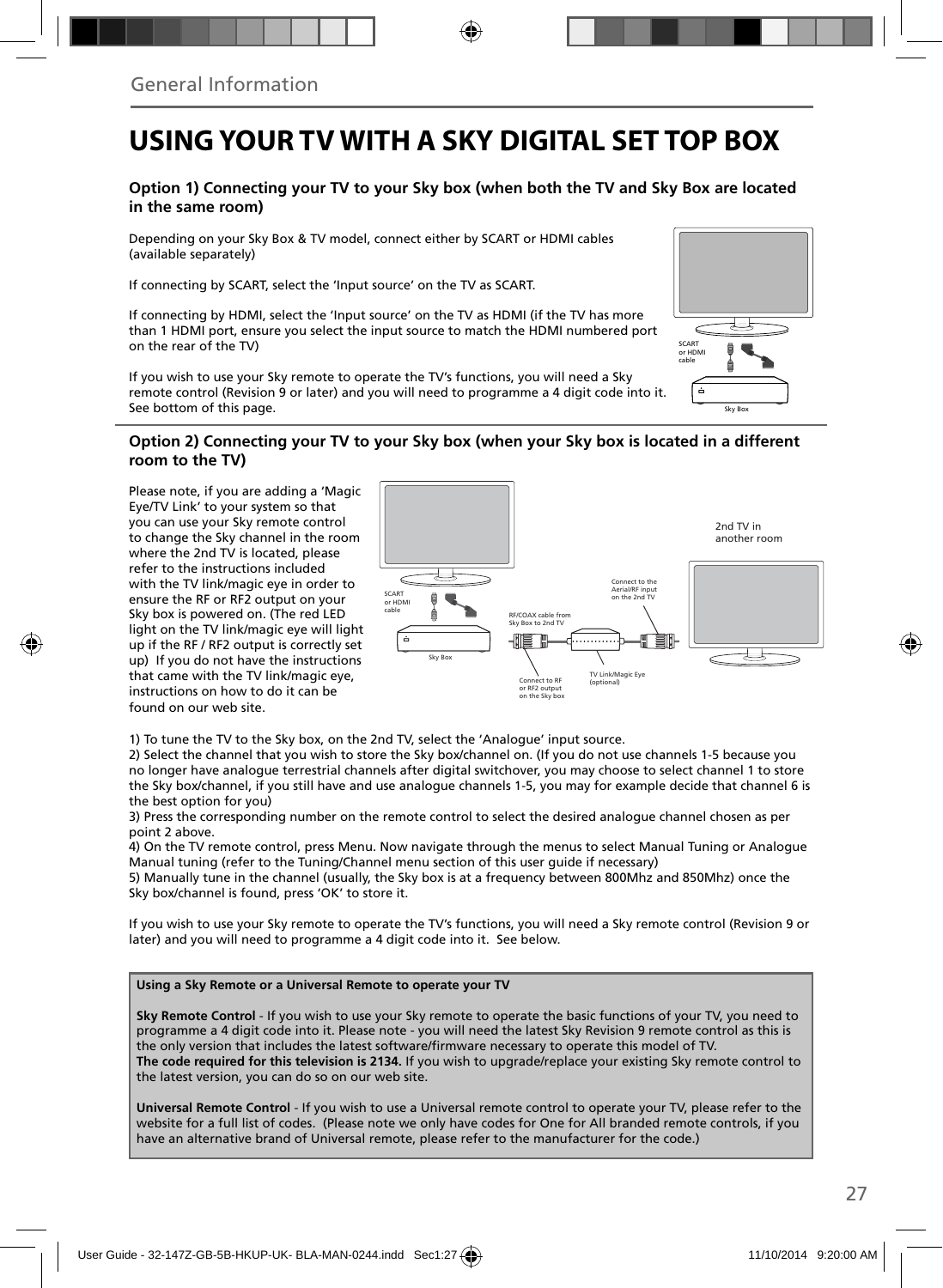# **FREQUENTLY ASKED QUESTIONS**

| General                        | I would like to have louder<br>sound by connecting<br>additional speakers                                                               | 1) Use the 3.5mm headphone output and a 3.5mm to phono cable<br>(available separately) to connect to an amplifier/surround sound system.<br>Please note this will deactivate the TV's built in speakers.<br>2) Connect a COAX cable from the TV's COAX output to your<br>amplifier/surround systems COAX input.                                                                                                                                                                                                                                                                                                                      |
|--------------------------------|-----------------------------------------------------------------------------------------------------------------------------------------|--------------------------------------------------------------------------------------------------------------------------------------------------------------------------------------------------------------------------------------------------------------------------------------------------------------------------------------------------------------------------------------------------------------------------------------------------------------------------------------------------------------------------------------------------------------------------------------------------------------------------------------|
| General                        | Why are some options in<br>the menu unavailable and<br>greyed out                                                                       | Some options are only available in certain sources, i.e. HDMI. They are<br>unavailable in the other sources where they have no affect.                                                                                                                                                                                                                                                                                                                                                                                                                                                                                               |
| General                        | Can I stop my TV automatically<br>turning off after 4hrs?                                                                               | Yes, in the time settings menu, scroll down to Auto standby and select<br>OFF.                                                                                                                                                                                                                                                                                                                                                                                                                                                                                                                                                       |
| TV                             | I have tuned in Digital TV<br>but I am not receiving any<br>or all of the channels and/<br>or the channels I receive are<br>breaking up | 1) Check you are in an area that can receive Freeview/Saorview<br>Visit www.freeview.co.uk or www.saorview.ie<br>2) Check you are using an aerial that is able to receive a good digital<br>signal. In most cases, you will need an outdoor digital hi-gain/wideband<br>aerial. In areas that have excellent digital coverage, you may be able<br>to use a loft type aerial but it is highly likely that you will also need to<br>connect a booster between the back of the TV and the TV aerial wall<br>socket. Unfortunately, to receive a good enough digital signal, it is not<br>possible to use a portable/indoor type aerial. |
| <b>TV</b>                      | I have re-tuned my television<br>but when I switch it off it is<br>not storing the channels                                             | Complete a first time installation, please refer to the set-up menu section<br>of the manual of how to do this.                                                                                                                                                                                                                                                                                                                                                                                                                                                                                                                      |
| <b>VCR/DVD</b><br>Recorder     | I have connected the TV to<br>my VCR or DVD Recorder via<br>SCART but it is not recording                                               | In addition to connecting via SCART, you should connect the aerial cable<br>from the wall socket to your VCR/DVD Recorder and another aerial cable<br>from the VCR/DVD Recorder to the TV.                                                                                                                                                                                                                                                                                                                                                                                                                                           |
| <b>Game Consoles</b>           | I have connected my PS3 to<br>the TV via HDMI, but I am<br>not receiving any pictures or<br>sound on my Television                      | 1) Ensure the TVs source is on HDMI.<br>2) Check your settings on your PS3 are as per the PS3 instruction manual.                                                                                                                                                                                                                                                                                                                                                                                                                                                                                                                    |
| <b>Game Consoles</b>           | I have connected my<br>Xbox 360 to the TV via<br>Component Cables (Red,<br>Green & Blue) but I am not<br>receiving any sound            | Component cables only provide HD Pictures. For the sound you will need<br>to connect the Red & White audio cables on the Xbox to the Red & White<br>phono inputs (or mini AV input where fitted) on the rear of the TV. Please<br>refer to the 'Connections' pages.                                                                                                                                                                                                                                                                                                                                                                  |
| System Lock                    | I have changed the password<br>on the television and now<br>forgotten it                                                                | There is a master password of 4711, to gain access to the TV menu and<br>reset the normal password.                                                                                                                                                                                                                                                                                                                                                                                                                                                                                                                                  |
| <b>USB Mode</b>                | I have inserted a USB<br>Memory Key, but the TV<br>does not recognise it                                                                | Ensure the USB Memory Key is formatted to type FAT32.                                                                                                                                                                                                                                                                                                                                                                                                                                                                                                                                                                                |
| USB Mode                       | Using a USB portable hard<br>drive / larger than 32GB                                                                                   | If you wish to use a portable hard drive larger than 32GB, please note<br>that it must be formatted to the FAT32 file system in order to operate on<br>this TV. Windows XP/Vista computers are only capable of formatting up<br>to 32GB, therefore, you will need a software programme/utility to format<br>larger hard drives. Please refer to the web site for more information.                                                                                                                                                                                                                                                   |
| USB Record /<br>TV models only | I cannot change the channel,<br>access the menu or use the<br>red button                                                                | During Time Shift you cannot change the channel, access the menu or use<br>the red button.                                                                                                                                                                                                                                                                                                                                                                                                                                                                                                                                           |
| USB Record /<br>TV models only | When using the USB to<br>record the picture 'breaks<br>up' or experience loss of<br>sound                                               | Check the USB Memory Stick meet the minimum requirements of Read<br>Speed - 20 MB/s (Mega Byte Per Second), Write Speed - 6 MB/s (Mega Byte<br>Per Second).                                                                                                                                                                                                                                                                                                                                                                                                                                                                          |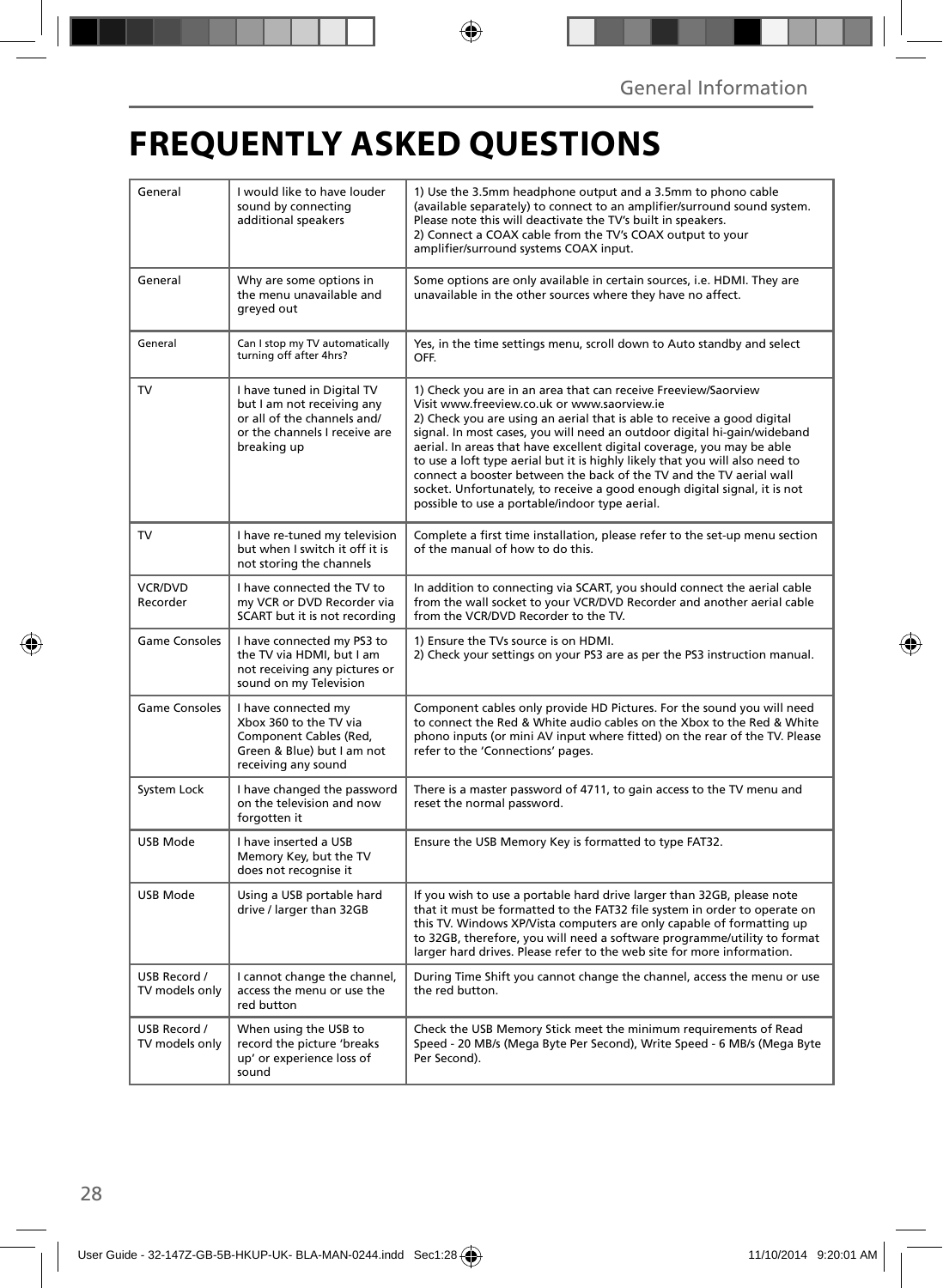# **TECHNICAL SPECIFICATION**

### **Product fiche**

| <b>Supplier</b>                                                                                                                                                                                                  | <b>Blaupunkt</b>   |  |
|------------------------------------------------------------------------------------------------------------------------------------------------------------------------------------------------------------------|--------------------|--|
| <b>Model ID</b>                                                                                                                                                                                                  | 32/147Z-GB-5B-HKUP |  |
| Energy effiency class                                                                                                                                                                                            | $A+$               |  |
| Visible screen size (diagonal)                                                                                                                                                                                   | 81 cm / 32 inches  |  |
| on mode model average power consumption                                                                                                                                                                          | 31 W               |  |
| Annual energy consumption *1                                                                                                                                                                                     | 45 kWh             |  |
| Standby power consumption *2                                                                                                                                                                                     | $<$ 0.5 W          |  |
| Off mode power consumption                                                                                                                                                                                       | 0 <sub>W</sub>     |  |
| Screen resolution                                                                                                                                                                                                | 1366 (w) x 768 (H) |  |
| *1: Energy consumption XYZ kWh per year, based on the power consumption of the television<br>operating 4 hours per day for 365 days. The actual energy consumption will depend on how the<br>television is used. |                    |  |

\*2: When the TV is turned off with the remote control/standby button and no function is active.

## **Additional Technical Information**

| <b>RF</b>                       | 75 ohm Antenna / Analog / DVB                                                                                                                                                          |  |
|---------------------------------|----------------------------------------------------------------------------------------------------------------------------------------------------------------------------------------|--|
| Inputs                          | 3 x HDMI, 2 x USB, 1 x SCART, 1 x Mini Composite/Video,<br>1 x VGA/PC Input, 1 x VGA/PC Audio in,<br>1 x Mini Component/YPbPr,<br>1 x Audio In for Composite/Video and Component/YPbPr |  |
| <b>Sound Outputs</b>            | 1 x Coax Audio output, 1 x 3.5mm Headphone                                                                                                                                             |  |
| Sound power,<br>watts (RMS)     | $2 \times 8$                                                                                                                                                                           |  |
| Voltage and power consumption   | 110-240y 50 / 60Hz<br>31/45/70W (ecomode/standard/max)                                                                                                                                 |  |
| Dimensions including stand (mm) | 738 W x 490 H x 190 D                                                                                                                                                                  |  |
| Net weight (Kgs)                | 6.1                                                                                                                                                                                    |  |
| <b>Wall Mounting</b>            | VESA 100 x 100 (mm)                                                                                                                                                                    |  |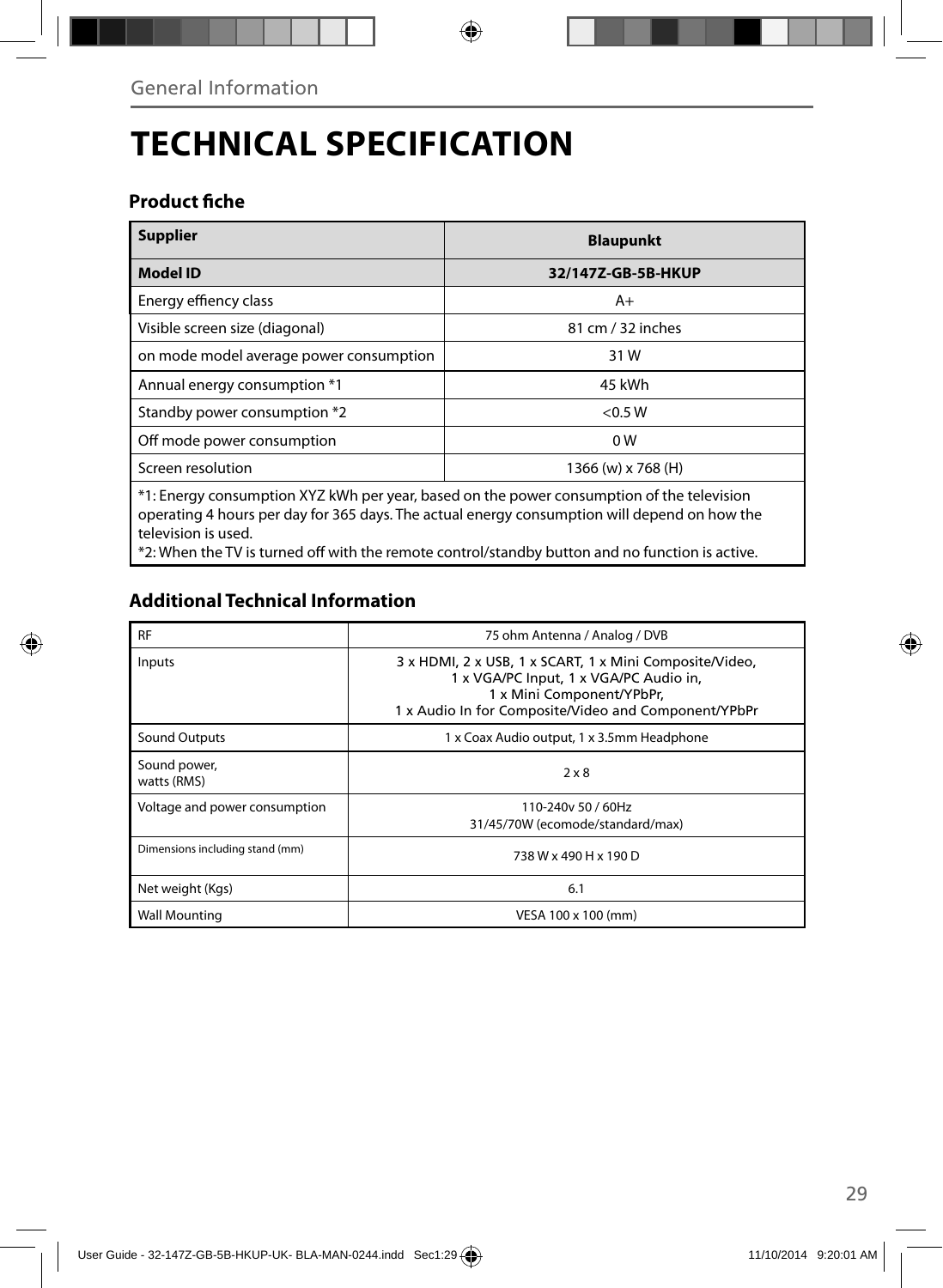# **TECHNICAL SPECIFICATION**

### **Compatible files in USB Mode**

| Media | File Ext.     | Codec                                   |                         | <b>Remark</b>                                                                 |
|-------|---------------|-----------------------------------------|-------------------------|-------------------------------------------------------------------------------|
|       |               | Video                                   | Audio                   |                                                                               |
| Movie | .mpg          | MPEG-1, MPEG-2                          | MP3, WMA,<br><b>AAC</b> | Max Resolution: 1920x1080<br>Max Data rate: 40 Mbps                           |
|       | .avi          | Xvid, MJPEG,<br>MPEG-4 SP/ASP,<br>H.264 |                         | Max Resolution: 1920x1080<br>Max Data rate: 20 Mbps                           |
|       | .ts           | MPEG-2, H.264                           |                         |                                                                               |
|       | .mov/<br>.mkv | MPEG-4 SP/ASP,<br>H.264                 |                         |                                                                               |
|       | .dat          | MPEG-1                                  |                         |                                                                               |
|       | .mp4          | MPEG-4 SP/ASP,<br>H.264                 |                         |                                                                               |
|       |               | MPEG-1, MPEG-2                          |                         | Max Resolution: 720x576<br>Max Data rate: 40 Mbps                             |
|       | .vob          | MPEG-2                                  |                         |                                                                               |
| Music | mp3.          |                                         | MP3                     | Sample Rate 8K-48KHz<br>Bit rate: 32K - 320Kbps                               |
|       | .wma          |                                         | <b>WMA</b>              | Channel: Mono/Stereo                                                          |
|       | .m4a/<br>.aac |                                         | AAC                     | Sample Rate 16K-48KHz<br>Bit rate: $32K \sim 442Kbps$<br>Channel: Mono/Stereo |
| Photo | .jpg/         | Progressive JPEG                        |                         | Max Resolution: 1024x768                                                      |
|       | .jpeg         | <b>Baseline JPEG</b>                    |                         | Max Resolution: 8192x8192                                                     |
|       | .bmp          | <b>BMP</b>                              |                         | Max Resolution: 6500x6500<br>Pixel Depth 1/4/8/16/24/32 bpp                   |
|       | .png          | Non-Interlaced                          |                         | Max Resolution: 3000x3000                                                     |
|       |               | Interlaced                              |                         | Max Resolution: 1500x1500                                                     |